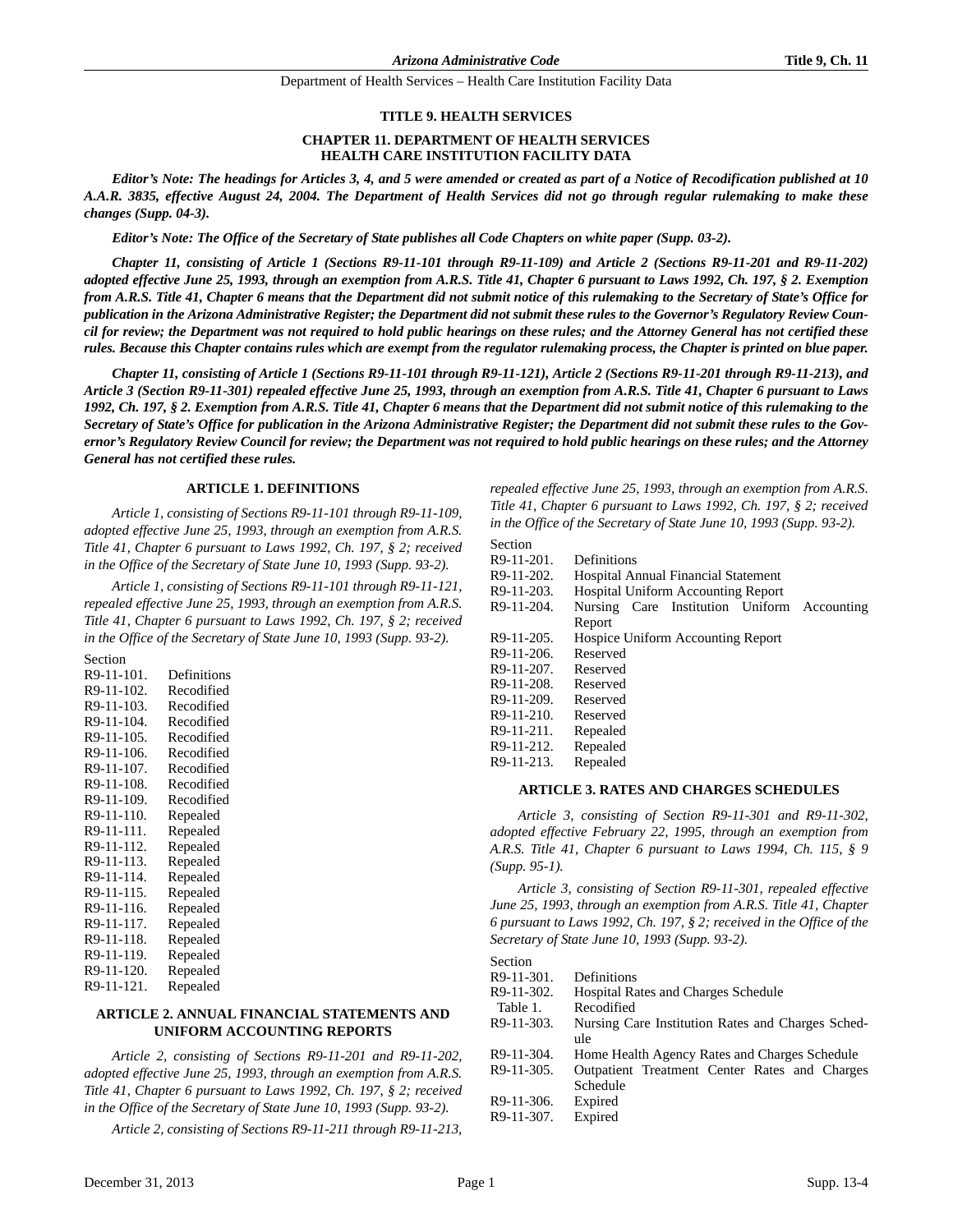# **ARTICLE 4. HOSPITAL INPATIENT DISCHARGE REPORTING**

*Article 4, consisting of Sections R9-11-401 and R9-11-402, made by final rulemaking at 9 A.A.R. 2105, effective June 3, 2003 (Supp. 03-2).*

| Section    |                               |
|------------|-------------------------------|
| R9-11-401. | Definitions                   |
| R9-11-402. | <b>Reporting Requirements</b> |
| Table 1.   | Repealed                      |

# **ARTICLE 5. EMERGENCY DEPARTMENT DISCHARGE REPORTING**

Section

- R9-11-501. Definitions
- R9-11-502. Reporting Requirements

# **ARTICLE 1. DEFINITIONS**

# **R9-11-101. Definitions**

- In this Chapter, unless otherwise specified:
	- 1. "Admission" or "admitted" means documented acceptance by a health care institution of an individual as an inpatient of a hospital, a resident of a nursing care institution, or a patient of a hospice.
	- 2. "AHCCCS" means the Arizona Health Care Cost Containment System, established under A.R.S. § 36-2902.
	- 3. "Allowance" means a charity care discount, self-pay discount, or contractual adjustment.
	- 4. "Arizona facility ID" means a unique code assigned to a hospital by the Department to identify the source of inpatient discharge or emergency department discharge information.
	- 5. "Assisted living facility" means the same as in A.R.S. § 36-401.
	- 6. "Attending provider" means the medical practitioner who has primary responsibility for the services a patient receives during an episode of care.
	- 7. "Available bed" means an inpatient bed or resident bed, as defined in A.R.S. § 36-401, for which a hospital, nursing care institution, or hospice has health professionals and commodities to provide services to a patient or resident.
	- 8. "Bill" means a statement for money owed to a health care institution for the provision of the health care institution's services.
	- 9. "Business day" means any day of the week other than a Saturday, a Sunday, a legal holiday, or a day on which the Department is authorized or obligated by law or executive order to close.
	- 10. "Calendar day" means any day of the week, including a Saturday or a Sunday.
	- 11. "Cardiopulmonary resuscitation" means the same as in A.R.S. § 36-3251.
	- 12. "Charge" means a specific dollar amount set by a health care institution for the use or consumption of a unit of service provided by the health care institution.
	- 13. "Charge source" means the unit within a health care institution that provided services to an individual for which the individual's payer source is billed.
	- 14. "Charity care" means services provided without charge to an individual who meets certain financial criteria established by a health care institution.
	- 15. "Chief administrative officer" means the same as in A.A.C. R9-10-101.
- 16. "Chief financial officer" means an individual who is responsible for the financial records of a health care institution.
- 17. "Classification" means a designation that indicates the types of services a hospital provides.
- 18. "Clinical evaluation" means an examination performed by a medical practitioner on the body of an individual for the presence of disease or injury to the body, and review of any laboratory test results for the individual.
- 19. "Code" means a single number or letter, a set of numbers or letters, or a combination of numbers and letters that represents specific information.
- 20. "Commodity" means a non-reusable material, such as a syringe, bandage, or IV bag, utilized by a patient or resident.
- 21. "Contractual adjustment" means the difference between charges billed to a payer source and the amount that is paid to a health care institution based on an established agreement between the health care institution and the payer source.
- 22. "Control number" means a unique number assigned by a hospital for an individual's specific episode of care.
- 23. "Department" means the Arizona Department of Health Services.
- 24. "Designee" means a person assigned by the governing authority of a health care institution or by an individual acting on behalf of the governing authority to gather information for or report information to the Department.
- 25. "Diagnosis" means the identification of a disease or injury, by an individual authorized by law to make the identification, that is a cause of an individual's current medical condition.
- 26. "Discharge" means a health care institution's termination of services to a patient or resident for a specific episode of care.
- 27. "Discharge status" means the disposition of a patient, including whether the patient was:
	- a. Discharged home,
	- b. Transferred to another health care institution, or c. Died.
- 28. "DNR" means Do Not Resuscitate, a document prepared for a patient indicating that cardiopulmonary resuscitation is not to be used in the event that the patient's heart stops beating.
- 29. "E-code" means an International Classification of Diseases code that is used:
	- a. In conjunction with other International Classification of Diseases codes that identify the principal and secondary diagnoses for an individual; and
	- b. To further designate the individual's injury or illness as being caused by events such as:
		- i. An external cause of injury, such as a car accident;
		- ii. A poisoning; or
		- iii. An unexpected complication associated with treatment, such as an adverse reaction to a medication or a surgical error.
- 30. "Electronic" means the same as in A.R.S. § 36-301.
- 31. "Emergency" means the same as in A.A.C. R9-10-201.
- 32. "Emergency department" means the unit within a hospital that is designed for the provision of emergency services.
- 33. "Emergency services" means the same as in A.A.C. R9- 10-201.
- 34. "Episode of care" means medical services, nursing services, or health-related services provided by a hospital to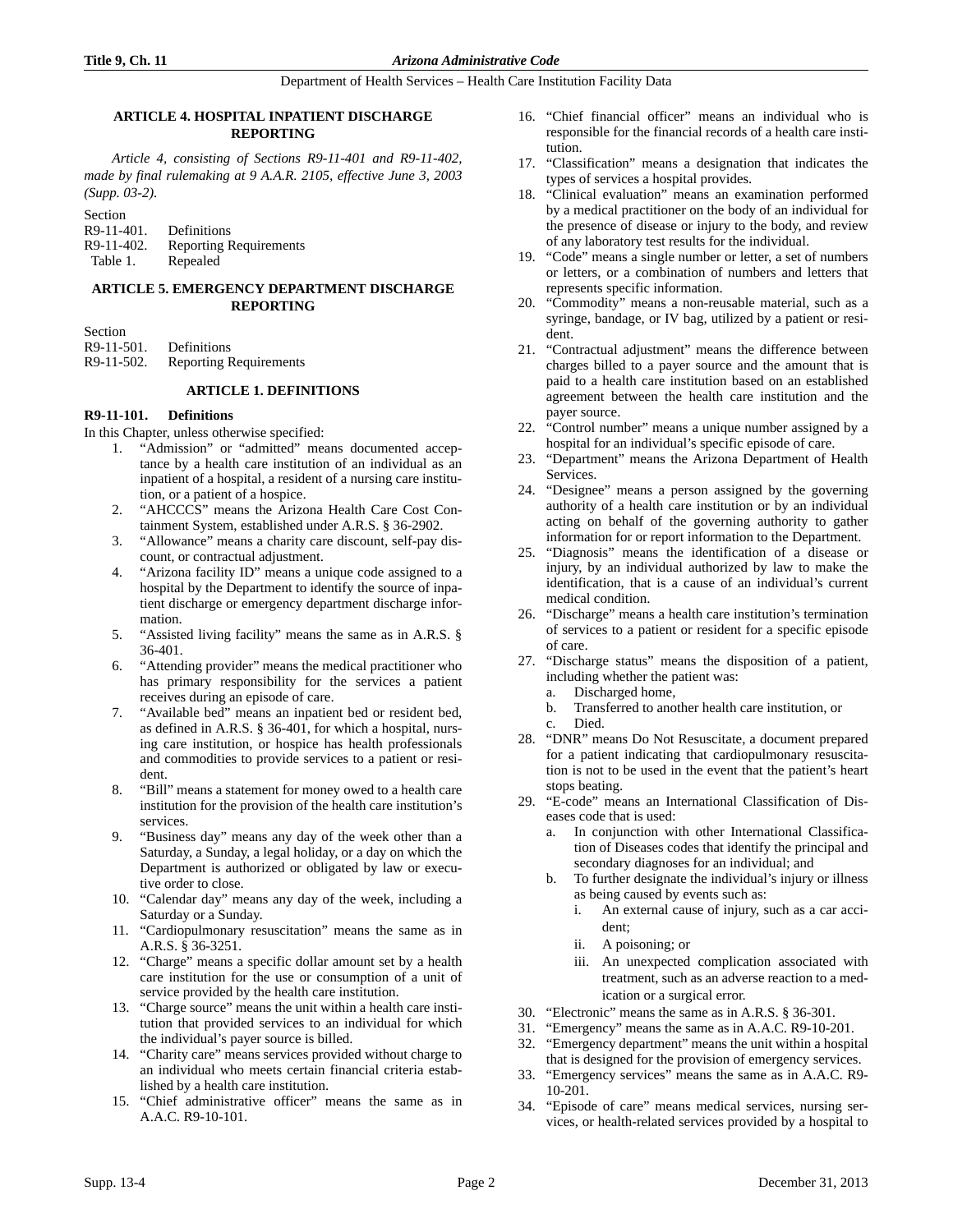a patient for a specific period of time, ending with a discharge.

- 35. "Fiscal year" means a consecutive 12-month period established by a health care institution for accounting, planning, or tax purposes.
- 36. "Governing authority" means the same as in A.R.S. § 36- 401.
- 37. "Health care institution" means the same as in A.R.S. § 36-401.
- 38. "Health-related services" means the same as in A.R.S. § 36-401.
- 39. "Home health agency" means the same as in A.R.S. § 36- 151.
- 40. "Home health services" means the same as in A.R.S. § 36-151.
- 41. "Home office" means the person that is the owner of and controls the functioning of a nursing care institution.
- 42. "Hospice" means the same as in A.R.S. § 36-401.
- 43. "Hospital" means the same as in A.A.C. R9-10-201.
- 44. "Hospital administrator" means the same as "administrator" in A.A.C. R9-10-201.
- 45. "Hospital services" means the same as in A.A.C. R9-10- 201.
- 46. "Inpatient" means the same as in A.A.C. R9-10-201.
- 47. "International Classification of Diseases Code" means a code included in a set of codes such as the ICD-9-CM or ICD-10-CM codes, which is used by a hospital for billing purposes.
- 48. "Licensed capacity" means the same as in A.R.S. § 36- 401.
- 49. "Management company" means an entity that:
	- a. Acts as an intermediary between the governing authority of a nursing care institution and the individuals who work in the nursing care institution,
	- b. Takes direction from the governing authority of the nursing care institution, and
	- Ensures that the directives of the governing authority of the nursing care institution are carried out.
- 50. "Medical practitioner" means an individual who is:
	- a. Licensed:
		- i. As a physician;
		- ii. As a dentist, under A.R.S. Title 32, Chapter 11, Article 2;
		- iii. As a podiatrist, under A.R.S. Title 32, Chapter 7;
		- iv. As a registered nurse practitioner, under A.R.S. Title 32, Chapter 15;
		- v. As a physician assistant, under A.R.S. Title 32, Chapter 25; or
		- vi. To use or prescribe drugs or devices for the evaluation, diagnosis, prevention, or treatment of illness, disease, or injury in human beings in this state; or
	- b. Licensed in another state and authorized by law to use or prescribe drugs or devices for the evaluation, diagnosis, prevention, or treatment of illness, disease, or injury in human beings in this state.
- 51. "Medical record number" means a unique number assigned by a hospital to an individual for identification purposes.
- 52. "Medical services" means the same as in A.R.S. § 36- 401.
- 53. "Medicare" means a federal health insurance program established under Title XVIII of the Social Security Act.
- 54. "National provider identifier" means the unique number assigned by the Centers for Medicare and Medicaid Services to a health care institution, physician, registered nurse practitioner, or other medical practitioner to submit claims and transmit electronic health information to all payer sources.
- 55. "Newborn" means a human:
	- a. Whose birth took place in the reporting hospital, or b. Who was:
		- i. Born outside a hospital,
		- ii. Admitted to the reporting hospital within 24 hours of birth, and
		- iii. Admitted to the reporting hospital before being admitted to any other hospital.
- 56. "Nursing care institution" means the same as in A.R.S. § 36-446.
- 57. "Nursing care institution administrator" means the same as in A.R.S. § 36-446.
- 58. "Nursing services" means the same as in A.R.S. § 36- 401.
- 59. "Patient" means the same as in A.A.C. R9-10-101.
- 60. "Payer source" means an individual or an entity, such as a private insurance company, AHCCCS, or Medicare, to which a health care institution sends a bill for the services provided to an individual by the health care institution.
- 61. "Physician" means an individual licensed as a doctor of allopathic medicine under A.R.S. Title 32, Chapter 13, as a doctor of naturopathic medicine under A.R.S. Title 32, Chapter 14, or as a doctor of osteopathic medicine under A.R.S. Title 32, Chapter 17.
- 62. "Principal diagnosis" means the reason established after a clinical evaluation of a patient to be chiefly responsible for a specific episode of care.
- 63. "Principal procedure" means the procedure judged by an individual working on behalf of a hospital to be:
	- a. The most significant procedure performed during an episode of care, or
	- b. The procedure most closely associated with a patient's principal diagnosis.
- 64. "Priority of visit" means the urgency with which a patient required medical services during an episode of care.
- 65. "Procedure" means a set of activities performed on a patient that:
	- a. Is intended to diagnose or treat a disease, illness, or injury;
	- b. Requires the individual performing the set of activities be trained in the set of activities; and
	- c. May be invasive in nature or involve a risk to the patient from the activities themselves or from anesthesia.
- 66. "Prospective payment system" means a system of classifying episodes of care for billing and reimbursement purposes, based on factors such as diagnoses, age, and sex.
- 67. "Refer" means to direct an individual to a health care institution for services provided by the health care institution.
- 68. "Referral source" means a code designating the entity that referred or transferred a patient to a hospital.
- 69. "Registered nurse practitioner" means an individual who meets the definition of registered nurse practitioner in A.R.S. § 32-1601, and is licensed under A.R.S. Title 32, Chapter 15.
- 70. "Reporting period" means the specific fiscal year, calendar year, or portion of the fiscal or calendar year for which a health care institution is reporting data to the Department.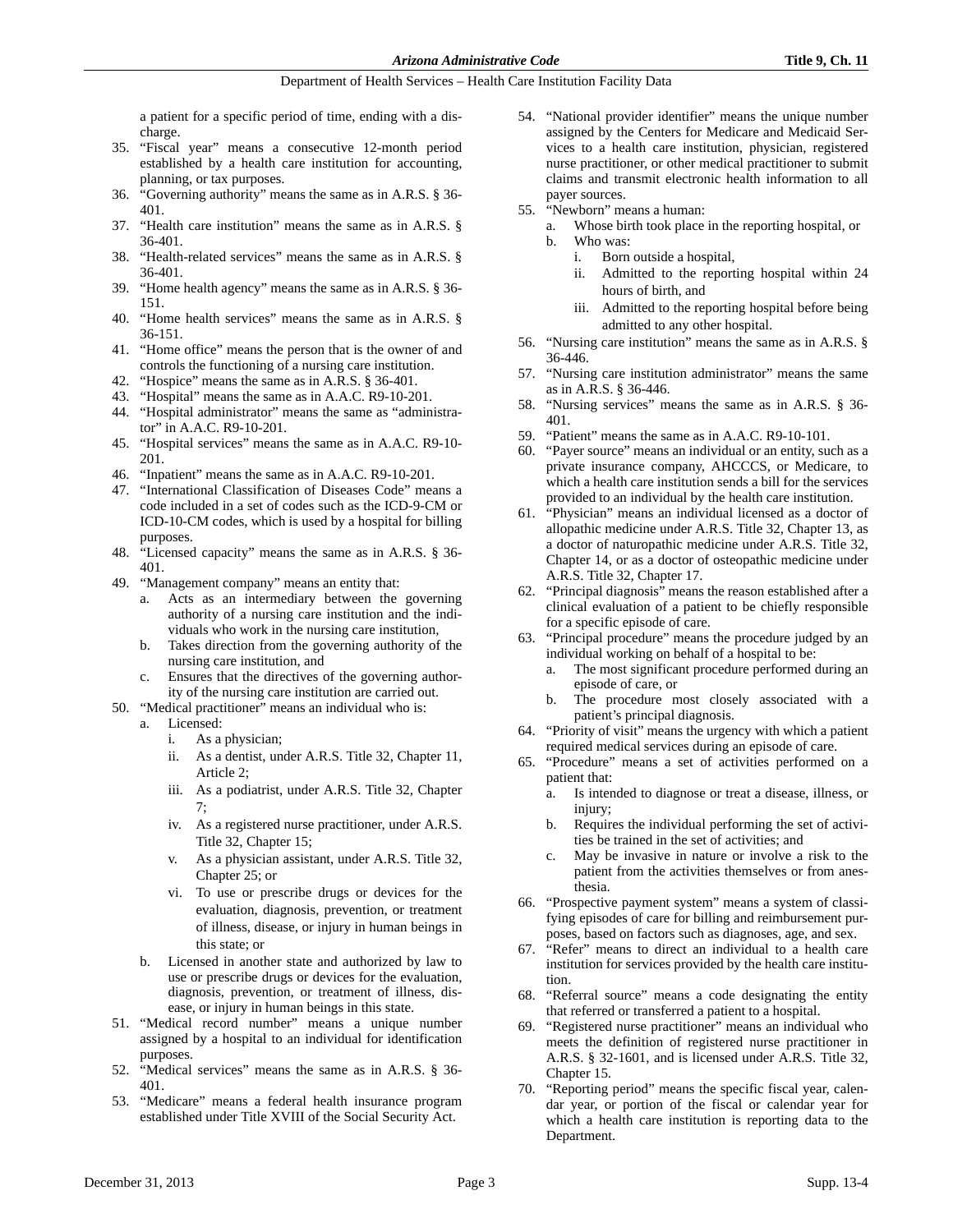#### **Title 9, Ch. 11** *Arizona Administrative Code*

## Department of Health Services – Health Care Institution Facility Data

- 71. "Residence" means the place where an individual lives, such as:
	- a. A private home,
	- b. A nursing care institution, or
	- An assisted living facility.
- 72. "Resident" means the same as in:
	- a. A.A.C. R9-10-701, or
	- b. A.A.C. R9-10-901.
- 73. "Revenue code" means a code for a unit of service that a hospital includes on a bill for hospital services.
- 74. "Secondary diagnosis" means any diagnosis for an individual other than the principal diagnosis.
- 75. "Self-pay discount" means a reduction in charges billed to an individual.
- 76. "Service" means an activity performed as part of medical services, hospital services, nursing services, emergency services, health-related services, hospice services, home health services, or supportive services.
- 77. "Supportive services" means the same as in A.R.S. § 36- 151.
- 78. "Transfer" means discharging an individual from a health care institution so the individual may be admitted to another health care institution.
- 79. "Trauma center" means the same as in:
	- a. A.R.S. § 36-2201, or
	- b. A.R.S. § 36-2225.
- 80. "Treatment" means the same as in A.A.C. R9-10-101.
- 81. "Type of" means a specific subcategory of the following that is provided, enumerated, or utilized by a health care institution:
	- a. An employee or contracted worker;
	- b. An accounting concept, such as asset, liability, or revenue;
	- c. A non-covered ancillary charge;
	- d. A payer source;
	- e. A charge source;
	- f. A medical condition; or
	- A service.
- 82. "Type of bed" means a category of available bed that specifies the services provided to an individual occupying the available bed.
- 83. "Unit" means an area within a health care institution that is designated by the health care institution to provide a specific type of service.
- 84. "Unit of service" means a procedure, service, commodity, or other item or group of items provided to a patient or resident for which a health care institution bills a payer source a specific amount.
- 85. "Written notice" means a document that is provided:
	- a. In person,
	- b. By delivery service,
	- c. By facsimile transmission,
	- d. By electronic mail, or
	- e. By mail.

# **Historical Note**

Section repealed, new Section adopted effective June 25, 1993, through an exemption from A.R.S. Title 41, Chapter

6 pursuant to Laws 1992, Ch. 197, § 2; received in the Office of the Secretary of State June 10, 1993 (Supp. 93-2). Amended by final rulemaking at 13 A.A.R. 3648, effective

December 1, 2007 (Supp. 07-4).

# **R9-11-102. Recodified**

#### **Historical Note**

Section repealed, new Section adopted effective June 25,

1993, through an exemption from A.R.S. Title 41, Chapter 6 pursuant to Laws 1992, Ch. 197, § 2; received in the Office of the Secretary of State June 10, 1993 (Supp. 93- 2). Section recodified to R9-11-201 at 10 A.A.R. 3835, effective August 24, 2004 (Supp. 04-3).

# **R9-11-103. Recodified**

# **Historical Note**

Section repealed, new Section adopted effective June 25, 1993, through an exemption from A.R.S. Title 41, Chapter 6 pursuant to Laws 1992, Ch. 197, § 2; received in the Office of the Secretary of State June 10, 1993 (Supp. 93- 2). Section recodified to R9-11-301 at 10 A.A.R. 3835, effective August 24, 2004 (Supp. 04-3).

# **R9-11-104. Recodified**

# **Historical Note**

Section repealed, new Section adopted effective June 25, 1993, through an exemption from A.R.S. Title 41, Chapter 6 pursuant to Laws 1992, Ch. 197, § 2; received in the Office of the Secretary of State June 10, 1993 (Supp. 93- 2). Section recodified to R9-11-302 at 10 A.A.R. 3835, effective August 24, 2004 (Supp. 04-3).

# **R9-11-105. Recodified**

#### **Historical Note**

Section repealed, new Section adopted effective June 25, 1993, through an exemption from A.R.S. Title 41, Chapter 6 pursuant to Laws 1992, Ch. 197, § 2; received in the Office of the Secretary of State June 10, 1993 (Supp. 93- 2). Section recodified to R9-11-303 at 10 A.A.R. 3835, effective August 24, 2004 (Supp. 04-3).

# **R9-11-106. Recodified**

# **Historical Note**

Section repealed, new Section adopted effective June 25, 1993, through an exemption from A.R.S. Title 41, Chapter 6 pursuant to Laws 1992, Ch. 197, § 2; received in the Office of the Secretary of State June 10, 1993 (Supp. 93- 2). Section recodified to R9-11-304 at 10 A.A.R. 3835, effective August 24, 2004 (Supp. 04-3).

# **R9-11-107. Recodified**

# **Historical Note**

Section repealed, new Section adopted effective June 25, 1993, through an exemption from A.R.S. Title 41, Chapter 6 pursuant to Laws 1992, Ch. 197, § 2; received in the Office of the Secretary of State June 10, 1993 (Supp. 93- 2). Section recodified to R9-11-305 at 10 A.A.R. 3835, effective August 24, 2004 (Supp. 04-3).

# **R9-11-108. Recodified**

# **Historical Note**

Section repealed, new Section adopted effective June 25, 1993, through an exemption from A.R.S. Title 41, Chapter 6 pursuant to Laws 1992, Ch. 197, § 2; received in the Office of the Secretary of State June 10, 1993 (Supp. 93- 2). Section recodified to R9-11-306 at 10 A.A.R. 3835, effective August 24, 2004 (Supp. 04-3).

# **R9-11-109. Recodified**

# **Historical Note**

Section repealed, new Section adopted effective June 25, 1993, through an exemption from A.R.S. Title 41, Chapter 6 pursuant to Laws 1992, Ch. 197, § 2; received in the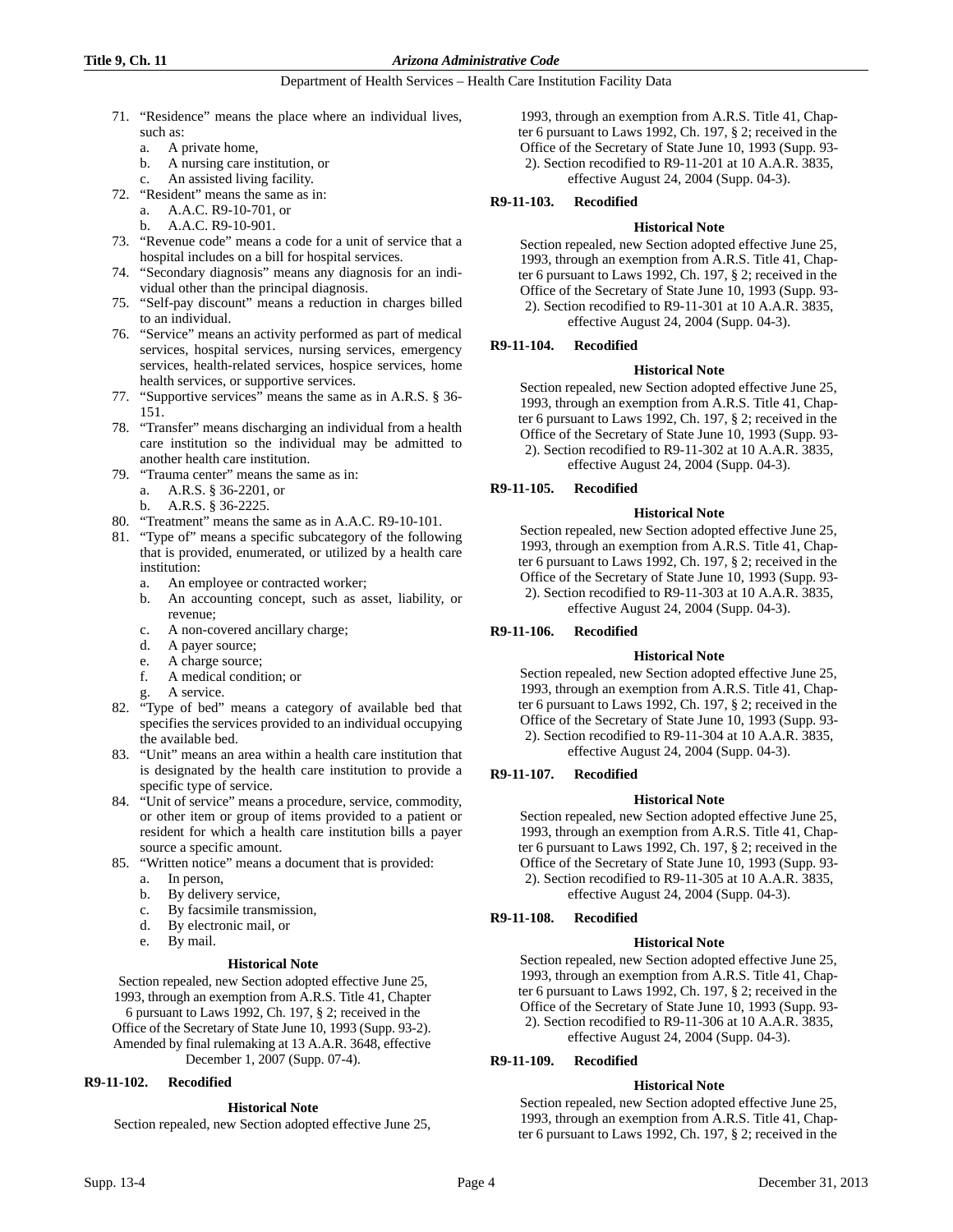Office of the Secretary of State June 10, 1993 (Supp. 93- 2). Section recodified to R9-11-307 at 10 A.A.R. 3835, effective August 24, 2004 (Supp. 04-3).

#### **R9-11-110. Repealed**

### **Historical Note**

Repealed effective June 25, 1993, through an exemption from A.R.S. Title 41, Chapter 6 pursuant to Laws 1992, Ch. 197, § 2; received in the Office of the Secretary of State June 10, 1993 (Supp. 93-2).

# **R9-11-111. Repealed**

#### **Historical Note**

Added Regulation 2-74. Repealed effective June 25, 1993, through an exemption from A.R.S. Title 41, Chapter 6 pursuant to Laws 1992, Ch. 197, § 2; received in the Office of the Secretary of State June 10, 1993 (Supp. 93-2).

#### **R9-11-112. Repealed**

#### **Historical Note**

Added Regulation 2-74. Repealed effective June 25, 1993, through an exemption from A.R.S. Title 41, Chapter 6 pursuant to Laws 1992, Ch. 197, § 2; received in the Office of the Secretary of State June 10, 1993 (Supp. 93-2).

#### **R9-11-113. Repealed**

#### **Historical Note**

Added Regulation 2.74. Repealed effective June 25, 1993, through an exemption from A.R.S. Title 41, Chapter 6 pursuant to Laws 1992, Ch. 197, § 2; received in the Office of the Secretary of State June 10, 1993 (Supp. 93-2).

#### **R9-11-114. Repealed**

#### **Historical Note**

Amended effective January 16, 1976 (Supp. 76-1). Repealed effective June 25, 1993, through an exemption from A.R.S. Title 41, Chapter 6 pursuant to Laws 1992, Ch. 197, § 2; received in the Office of the Secretary of State June 10, 1993 (Supp. 93-2).

#### **R9-11-115. Repealed**

#### **Historical Note**

Repealed effective January 16, 1976 (Supp. 76-1). Repealed effective June 25, 1993, through an exemption from A.R.S. Title 41, Chapter 6 pursuant to Laws 1992, Ch. 197, § 2; received in the Office of the Secretary of State June 10, 1993 (Supp. 93-2).

#### **R9-11-116. Repealed**

#### **Historical Note**

Repealed effective June 25, 1993, through an exemption from A.R.S. Title 41, Chapter 6 pursuant to Laws 1992, Ch. 197, § 2; received in the Office of the Secretary of State June 10, 1993 (Supp. 93-2).

# **R9-11-117. Repealed**

#### **Historical Note**

Department correction of Form number (Supp. 75-1). Amended effective June 30, 1987 (Supp. 87-2). Repealed effective June 25, 1993, through an exemption from A.R.S. Title 41, Chapter 6 pursuant to Laws 1992, Ch. 197, § 2; received in the Office of the Secretary of State June 10, 1993 (Supp. 93-2).

#### **R9-11-118. Repealed**

#### **Historical Note**

Department correction of language of Regulation heading, Department correction of subsections (B) through (H). Initially this material was available upon request; it is now printed in full (Supp. 75-1). Amended effective June 30, 1987 (Supp. 87-2). Repealed effective June 25, 1993, through an exemption from A.R.S. Title 41, Chapter 6 pursuant to Laws 1992, Ch. 197, § 2; received in the Office of the Secretary of State June 10, 1993 (Supp. 93-2).

#### **R9-11-119. Repealed**

#### **Historical Note**

Repealed effective June 25, 1993, through an exemption from A.R.S. Title 41, Chapter 6 pursuant to Laws 1992, Ch. 197, § 2; received in the Office of the Secretary of State June 10, 1993 (Supp. 93-2).

# **R9-11-120. Repealed**

#### **Historical Note**

Repealed effective June 25, 1993, through an exemption from A.R.S. Title 41, Chapter 6 pursuant to Laws 1992, Ch. 197, § 2; received in the Office of the Secretary of State June 10, 1993 (Supp. 93-2).

# **R9-11-121. Repealed**

#### **Historical Note**

Department correction of language of regulation heading. Department correction of subsections (B) through (G) initially this materially was available upon request, it is now printed in full (Supp. 75-1). Repealed effective June 25, 1993, through an exemption from A.R.S. Title 41, Chapter

6 pursuant to Laws 1992, Ch. 197, § 2; received in the Office of the Secretary of State June 10, 1993 (Supp. 93-2).

## **ARTICLE 2. ANNUAL FINANCIAL STATEMENTS AND UNIFORM ACCOUNTING REPORTS**

## **R9-11-201. Definitions**

In this Article, unless otherwise specified:

- 1. "Accredited" means the same as in A.R.S. § 36-422.
- 2. "ALTCS" means the Arizona Long-term Care System established under A.R.S. § 36-2932.
- 3. "Asset" means the same as "asset" in generally accepted accounting principles.
- 4. "Assisted living facility-based hospice" means a hospice that operates as a part of an assisted living facility.
- 5. "Audit" means the same as "audit" in generally accepted accounting principles.
- 6. "Bereavement services" means activities provided by or on behalf of a hospice to the family or friends of an individual that are intended to comfort the family or friends before and after the individual's death.
- 7. "Building improvement" means an addition to or reconstruction, removal, or replacement of any portion or component of an existing building that affects licensed capacity, increases the useful life of an available bed, or enhances resident safety.
- 8. "Caseload" means the number of assigned patients for which an individual working for a hospice is to provide hospice services.
- 9. "Certified nursing assistant" means the same as "nursing assistant" in A.R.S. § 32-1601.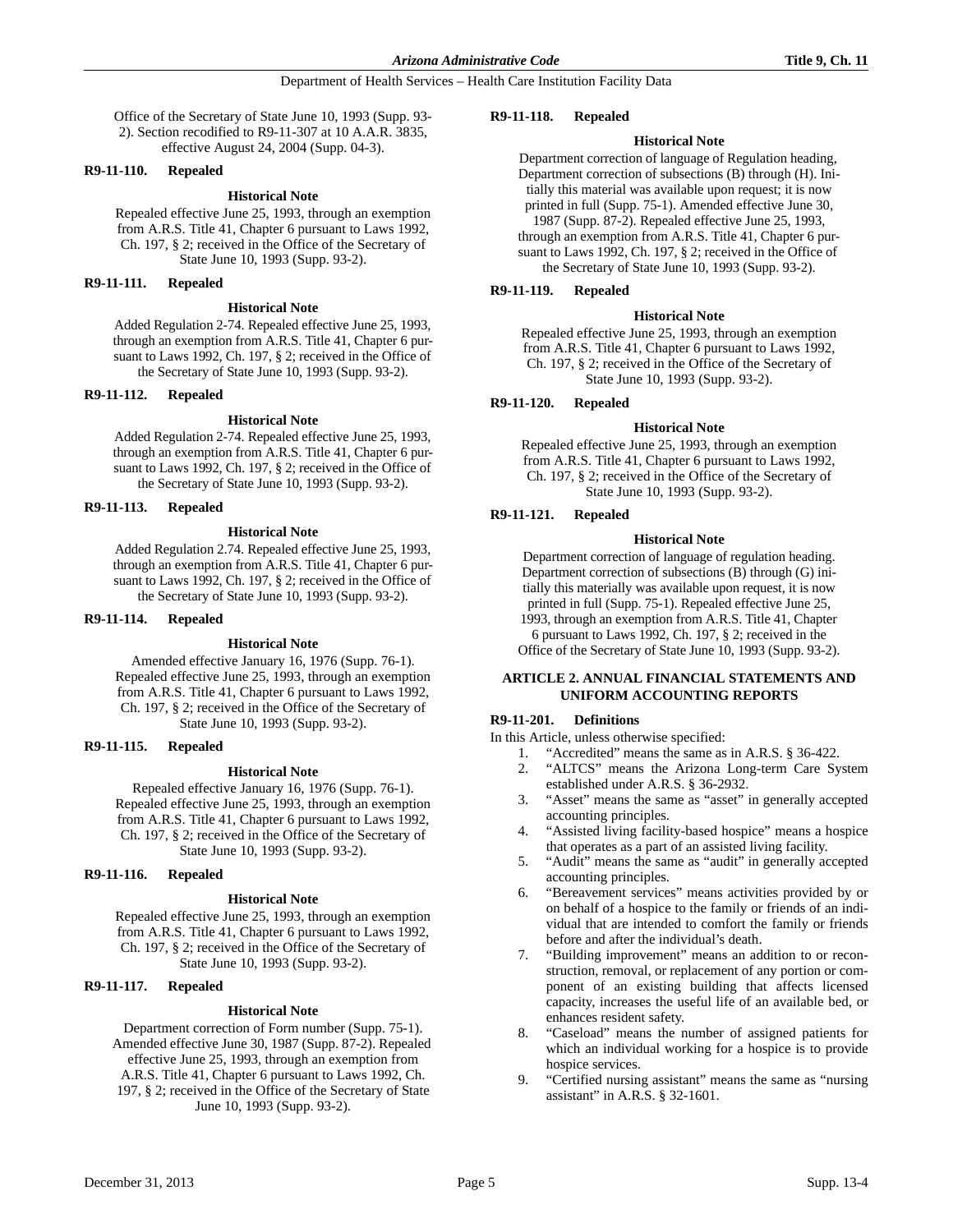- 10. "Chaplain" means an individual trained to offer support, prayer, and spiritual guidance to a patient and the patient's family.
- 11. "Continuous care" means hospice services provided in a patient's residence to a patient who requires nursing services to be available 24 hours a day.
- 12. "Contracted worker" means an individual who:
	- a. Performs:
		- i. Hospital services in a hospital,
		- ii. Nursing services or health-related services in a nursing care institution,
		- iii. Hospice services for a hospice, or
		- iv. Labor as a medical record coder or transcriptionist for a hospital; and
	- b. Is paid by a person with whom the hospital, nursing care institution, or hospice has a written agreement to provide hospital services, nursing services, health-related services, hospice services, or medical record coder or transcriptionist labor.
- 13. "Covered services" means hospice services that are provided to an individual by a hospice and are paid for by a payer source.
- 14. "Daily census" means a count of the number of patients to whom hospice services were provided during a 24 hour period.
- 15. "Direct care" means services provided to a resident that require hands-on contact with the resident.
- 16. "Direction" means the same as in A.R.S. § 36-401.
- 17. "Employee" means an individual other than a contracted worker who works for a health care institution for compensation and provides or assists in the provision of a service to patients or residents.
- 18. "Employee-related expenses" means costs incurred by an employer to pay for the employer's portion of Social Security taxes, Medicare taxes, and other costs such as health insurance.
- 19. "Equity" means the same as "equity" in generally accepted accounting principles.
- 20. "Expense" means the same as "expense" in generally accepted accounting principles.
- 21. "Free-standing" means that a health care institution does not operate as part of another health care institution.
- 22. "FTE" means full-time equivalent position, which is a job for which a health care institution expects to pay an individual for 2,080 hours per year.
- 23. "Generally accepted accounting principles" means the set of financial reporting standards administered by the Financial Accounting Standards Board, the Governmental Accounting Standards Board, or other specialized bodies dealing with accounting and auditing matters.
- 24. "Health professional" means the same as in A.R.S. § 32- 3201.
- 25. "Home health agency-based hospice" means a hospice that operates as part of a home health agency.
- 26. "Hospice administrator" means the chief administrative officer for a hospice.
- 27. "Hospice chief financial officer" means an individual who is responsible for the financial records of a hospice.
- 28. "Hospice inpatient facility" means the same as in A.A.C. R9-10-801.
- 29. "Hospice service" means the same as in A.A.C. R9-10- 801.
- 30. "Hospice service agency" means the same as in A.R.S. § 36-401.
- 31. "Hospital-based hospice" means a hospice that operates as a part of a hospital.
- 32. "Income" means the same as "income" in generally accepted accounting principles.
- 33. "Inpatient services" means the same as in A.A.C. R9-10- 801.
- 34. "Inpatient surgery" means surgery that requires a patient to receive inpatient services in a hospital.
- 35. "Level of care" means a designation that indicates the scope of medical services, nursing services, and healthrelated services that are provided to a patient or resident.
- 36. "Liability" means the same as "liability" in generally accepted accounting principles.
- 37. "Licensed nurse" means a registered nurse practitioner, registered nurse, or practical nurse.
- 38. "Licensee" means the same as in R9-10-101.
- 39. "Median length of stay" means the midpoint in the number of patient care days for all patients who were discharged from a hospice during a specific period of time.
- 40. "Medicaid" means a federal health insurance program, administered by states, for individuals who meet specific income criteria established, in Arizona, by AHCCCS.
- 41. "Medical record coder" means an individual who assigns codes to a patient's diagnoses and procedures for billing purposes.
- 42. "Medical record transcriptionist" means an individual who copies and edits dictation from medical practitioners into medical records.
- 43. "Medical records" mean the same as in A.R.S. § 12-2291.
- 44. "Medicare cost report" means the annual financial and statistical documents submitted to the United States Department of Health and Human Services as required by Title XVIII of the Social Security Act.
- 45. "Medicare-certified" means that a health care institution is authorized by the United States Department of Health and Human Services to bill Medicare for services provided to patients or residents who are eligible to receive Medicare.
- 46. "Midnight census" means a count of the number of patients or residents in a health care institution at 12:00 a.m.
- 47. "Net assets" means the same as "net assets" in generally accepted accounting principles.
- 48. "Non-covered ancillary services" means activities, such as rehabilitation services, laboratory tests, or x-rays, provided to an individual in a health care institution that are paid for by:
	- a. A payer source other than ALTCS, or
	- b. ALTCS to an entity that is not a health care institution.
- 49. "Nursery patient" means a newborn who was born in a hospital and not admitted to a type of bed that is counted toward the hospital's licensed capacity.
- 50. "Nursing care institution-based hospice" means a hospice that operates as a part of a nursing care institution.
- 51. "Nursing personnel" means the individuals authorized by a health care institution to provide nursing services to a patient or resident.
- 52. "Occupancy rate" means the midnight census divided by the number of available beds, expressed as a percent.
- 53. "Operating expense" means the same as "operating expense" in generally accepted accounting principles.
- 54. "Outpatient hospice services" means hospice services provided at a location outside a hospice inpatient facility.
- 55. "Outpatient surgery" means surgery that does not require a patient to receive inpatient services in a hospital.
- 56. "Owner" means the same as in A.A.C. R9-10-101.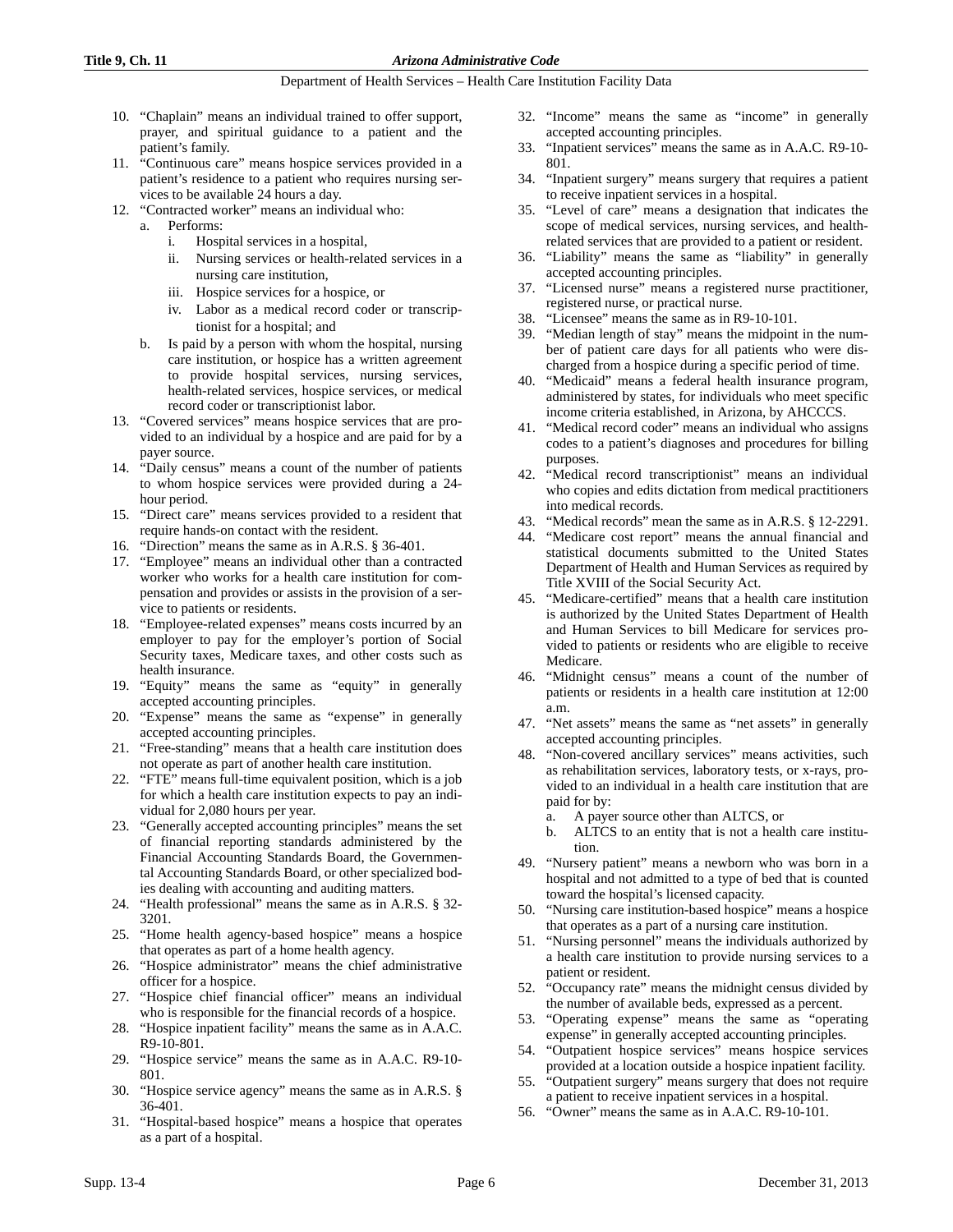- 57. "Patient care day" means a calendar day during which a hospice provides hospice services to a patient.
- 58. "Patient day" means a period during which a patient received inpatient services with:
	- a. The time between the midnight census on two successive calendar days counting as one period, and
	- b. The day of discharge being counted only when the patient is admitted and discharged on the same day.
- 59. "Person" means the same as in A.R.S. § 41-1001.
- 60. "Practical nurse" means an individual licensed under A.R.S. Title 32, Chapter 15, Article 2, to practice practical nursing, as defined in A.R.S. § 32-1601.
- 61. "Registered nurse" means an individual licensed under A.R.S. Title 32, Chapter 15, Article 2, to practice professional nursing, as defined in A.R.S. § 32-1601.
- 62. "Rehabilitation services" means the same as in A.A.C. R9-10-201.
- 63. "Resident day" means a period during which a resident received nursing services or health-related services provided by a nursing care institution with:
	- a. The time between the midnight census on two successive calendar days counting as one period, and
	- b. The day of discharge being counted only when the resident is admitted and discharged on the same day.
- 64. "Respite care services" means the same as in A.R.S. § 36- 401.
- 65. "Revenue" means the same as "revenue" in generally accepted accounting principles.
- 66. "Routine home care" means hospice services provided in a patient's residence to a patient who does not require nursing services to be available 24 hours a day.
- 67. "Rural" means the same as in A.R.S. § 36-2171.
- 68. "Self-pay" means that charges for hospice services are billed to an individual.
- 69. "Social worker" means an individual licensed according to A.R.S. §§ 32-3291, 32-3292, or 32-3293.
- 70. "Statement of cash flows" means the same as "statement of cash flows" in generally accepted accounting principles.
- 71. "Surgery" means the excision of a part of a patient's body or the incision into a patient's body for the correction of a deformity or defect; repair of an injury; or diagnosis, amelioration, or cure of disease.
- 72. "Turnover rate" means:
	- a. For a hospital, a percent calculated by dividing the number of individuals employed by the hospital who resign or retire from or are dismissed by the hospital during a reporting period by the average number of individuals employed during the reporting period; or
	- b. For a nursing care institution, a percent calculated by dividing the number of employees who resign or retire from or are dismissed by a nursing care institution during a reporting period by the average number of employees during the reporting period.
- 73. "Uniform accounting report" means a document that meets the requirements of A.R.S. § 36-125.04 and contains the information required in R9-11-203 for hospitals, R9-11-204 for nursing care institutions, and R9-11-205 for hospices.
- 74. "Unscheduled medical services" means the same as in A.R.S. § 36-401.
- 75. "Urban" means an area not defined as "rural."
- 76. "Urgent care unit" means a facility under a hospital's license that is:
	- Located within one-half mile of the hospital, and
- b. Designated by the hospital for the provision of unscheduled medical services for medical conditions that are of a less critical nature than emergency medical conditions.
- 77. "Vacancy rate" means a percent calculated by dividing the number of unfilled FTEs at the end of a hospital's reporting period by the sum of the unfilled FTEs and filled FTEs at the end of the hospital's reporting period.
- 78. "Volunteer" means the same as in A.A.C. R9-10-801.

## **Historical Note**

Section repealed, new Section adopted effective June 25, 1993, through an exemption from A.R.S. Title 41, Chapter 6 pursuant to Laws 1992, Ch. 197, § 2; received in the Office of the Secretary of State June 10, 1993 (Supp. 93- 2). Former R9-11-201 recodified to R9-11-202; new R9-

11-201 recodified from R9-11-102 at 10 A.A.R. 3835, effective August 24, 2004 (Supp. 04-3). Section repealed;

new Section made by final rulemaking at 13 A.A.R. 3648, effective December 1, 2007 (Supp. 07-4).

# **R9-11-202. Hospital Annual Financial Statement**

- **A.** A hospital administrator or designee shall submit to the Department, no later than 120 calendar days after the ending date of the hospital's fiscal year:
	- 1. An annual financial statement prepared according to generally accepted accounting principles;
	- 2. A report of an audit by an independent certified public accountant of the annual financial statement required in subsection  $(A)(1)$ ; and
	- 3. An attestation, signed and dated by the hospital administrator or designee, that the hospital is not passing on the cost of the hospital assessment, established in A.R.S. § 36-2901.08(A), to a patient or a third-party payor that is responsible for paying for the patient's care.
- **B.** If a hospital is part of a group of health care institutions that prepares a combined annual financial statement and is included in the combined annual financial statement, the hospital administrator or designee may submit the combined annual financial statement if the combined annual financial statement:
	- 1. Is prepared according to generally accepted accounting principles,
	- 2. Identifies the hospital, and
	- 3. Contains a financial statement specific to the hospital.
- **C.** The Department shall grant a hospital a 30-day extension for submitting an annual financial statement and audit of the annual financial statement required in subsection (A) if the hospital administrator or designee submits a written request for an extension that:
	- 1. Includes the name, physical address, mailing address, and telephone number of the hospital;
	- 2. Includes the name, telephone number, mailing address, and e-mail address of:
		- a. The hospital administrator; and
		- b. An individual, in addition to the hospital administrator, who may be contacted about the extension request;
	- 3. Includes the date the hospital's annual financial statement and audit of the annual financial statement is due to the Department;
	- 4. Specifies that the hospital is requesting a 30-day extension from submitting the annual financial statement and audit of the annual financial statement required in subsection (A); and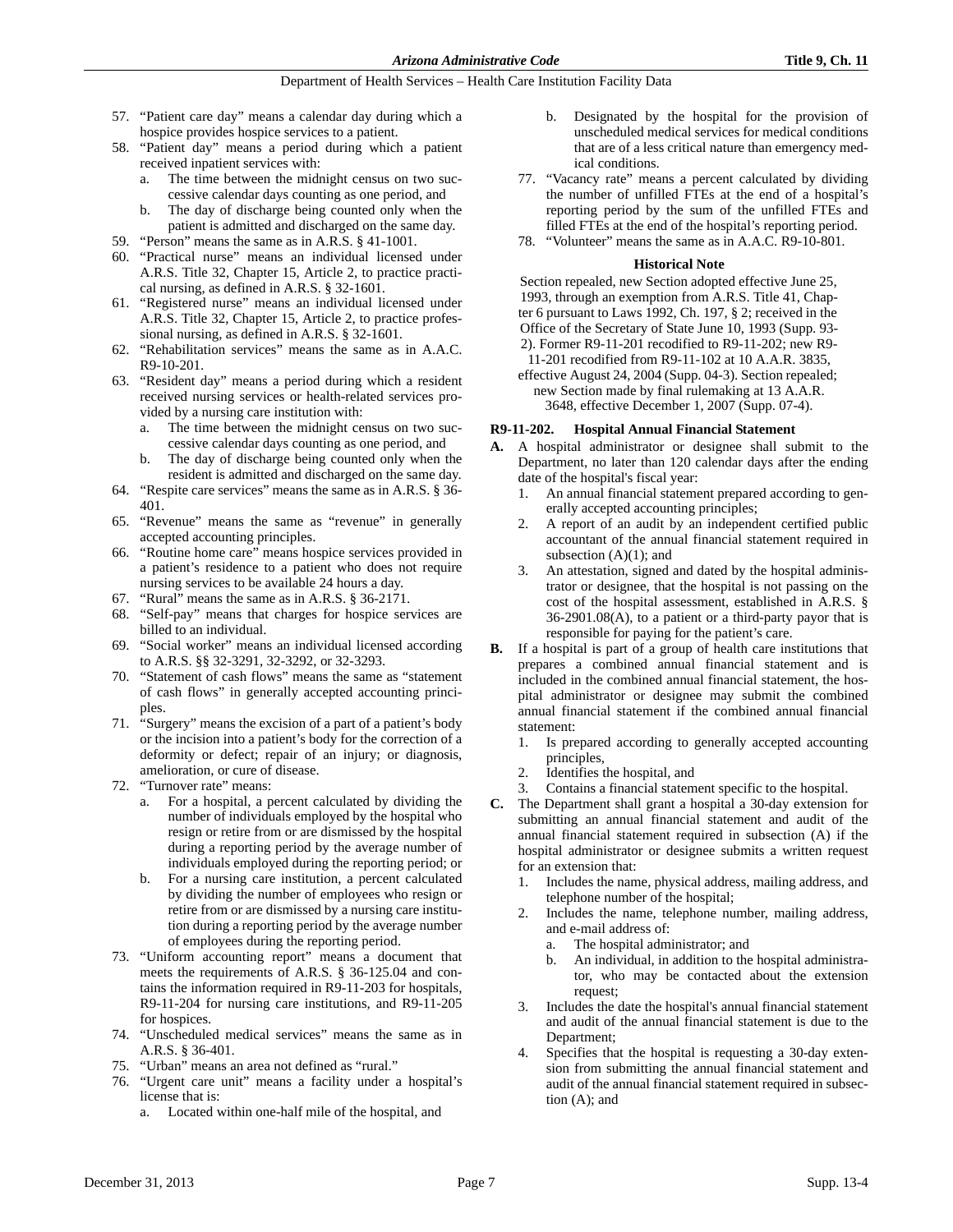- 5. Is submitted to the Department at least 30 calendar days before the annual financial statement and audit of the annual financial statement is due to the Department.
- **D.** The Department shall send a written notice of approval of a 30-day extension to a hospital that submits a request for an extension that meets the requirements specified in subsection (C) within seven business days after receiving the request.
- **E.** If a request by a hospital administrator or designee for a 30 day extension does not meet the requirements specified in subsection (C), the Department shall provide to the hospital a written notice that specifies the missing or incomplete information. If the Department does not receive the missing or incomplete information within 10 calendar days after the date on the written notice, the Department shall consider the hospital's request withdrawn.
- **F.** Before the end of the 30-day extension specified in subsection (C), a hospital administrator or designee may request an additional extension for submitting an annual financial statement and audit of the annual financial statement by submitting a written request that:
	- 1. Includes the information specified in subsections  $(C)(1)$ through  $(C)(3)$ ,
	- 2. Specifies for how many calendar days the hospital is requesting an extension from submitting the annual financial statement and audit of the annual financial statement,
	- 3. Is submitted to the Department at least 14 calendar days before the annual financial statement and audit of the annual financial statement is due to the Department, and
	- Includes the reasons for the additional extension request.
- **G.** In determining whether to approve or deny a request for a hospital to receive an additional extension as specified in subsection (F) for submitting an annual financial statement and audit of the annual financial statement, the Department shall consider the following:
	- 1. The reasons for the additional extension request provided according to subsection  $(F)(4)$ ;
	- 2. The length of time for which the additional extension is being requested according to subsection  $(F)(2)$ ; and
	- 3. If the hospital has a history of the following items:
		- a. Repeated violations of the same statutes or rules,
		- b. Patterns of noncompliance with statutes or rules,
		- c. Types of violations of statutes or rules,
		- d. Total number of violations of statutes or rules,
		- e. Length of time during which violations of statutes or rules have been occurring, and
		- f. Noncompliance with an agreement between the Department and the hospital.
- **H.** The Department shall send written notice of approval or denial to a hospital that requests an additional extension specified in subsection (F) for submitting an annual financial statement and audit of the annual financial statement within seven business days after receiving the request.
- **I.** If the Department denies a request for an additional extension specified in subsection (F), a hospital may appeal the denial according to A.R.S. Title 41, Chapter 6, Article 10.
- **J.** If a hospital administrator or designee does not submit an annual financial statement and a report of an audit of the annual financial statement according to this Section, the Department may assess civil penalties as specified in A.R.S. § 36-126.

#### **Historical Note**

Section repealed, new Section adopted effective June 25, 1993, through an exemption from A.R.S. Title 41, Chapter 6 pursuant to Laws 1992, Ch. 197, § 2; received in the Office of the Secretary of State June 10, 1993 (Supp. 93- 2). Former R9-11-202 recodified to R9-11-203; new R9-

11-202 recodified from R9-11-201 at 10 A.A.R. 3835, effective August 24, 2004 (Supp. 04-3). Section expired under A.R.S. § 41-1056(E) at 12 A.A.R. 1784, effective January 31, 2006 (Supp. 06-2). New Section made by final rulemaking at 13 A.A.R. 3648, effective December 1, 2007 (Supp. 07-4). Amended by exempt rulemaking at 20 A.A.R. 99, effective January 1, 2014 (Supp. 13-4).

## **R9-11-203. Hospital Uniform Accounting Report**

- **A.** A hospital administrator or designee shall submit a uniform accounting report to the Department, in a format specified by the Department, no later than 150 calendar days after the ending date of the hospital's fiscal year.
- **B.** A hospital administrator or designee shall submit a copy of the hospital's Medicare cost report, if applicable, as part of the uniform accounting report required in subsection (A).
- **C.** The uniform accounting report required in subsection (A) shall include the following information:
	- 1. The name, physical address, mailing address, county, and telephone number of the hospital;
	- 2. The name, telephone number, and e-mail address of the:
		- a. Hospital administrator,
		- b. Hospital chief financial officer, and
		- c. Individual who prepared the uniform accounting report;
	- 3. The identification number assigned to the hospital:
		- a. By the Department;
		- b. By AHCCCS, if applicable;
		- c. By Medicare, if applicable; and
		- d. As the hospital's national provider identifier;
	- 4. The hospital's classification;
	- 5. Whether the entity that is the owner of the hospital is:
		- a. Not for profit;
		- b. For profit; or
		- A federal, state, or local government agency;
	- 6. Whether or not the hospital is Medicare-certified; 7. The ending date of the hospital's reporting period;
	- 8. If the hospital began operations during the hospital's reporting period, the date on which the hospital began operations;
	- 9. The date the uniform accounting report was submitted to the Department;
	- 10. The licensed capacity, for each type of bed, at the end of the reporting period;
	- 11. The licensed capacity at the end of the reporting period;
	- 12. The number of available beds, for each type of bed, at the end of the reporting period;
	- 13. The number of available beds at the end of the reporting period;
	- 14. The number of admissions, for each type of bed, during the reporting period;
	- 15. The total number of admissions during the reporting period;
	- 16. The total number of patient days:
		- a. During the reporting period, and
		- b. For each type of bed during the reporting period;
	- 17. The average occupancy rate for the reporting period;
	- 18. The number of inpatient surgeries during the reporting period;
	- 19. The number of outpatient surgeries during the reporting period;
	- 20. The number of births during the reporting period;
	- 21. The number of nursery patient admissions during the reporting period;
	- 22. The number of patient days for nursery patients during the reporting period;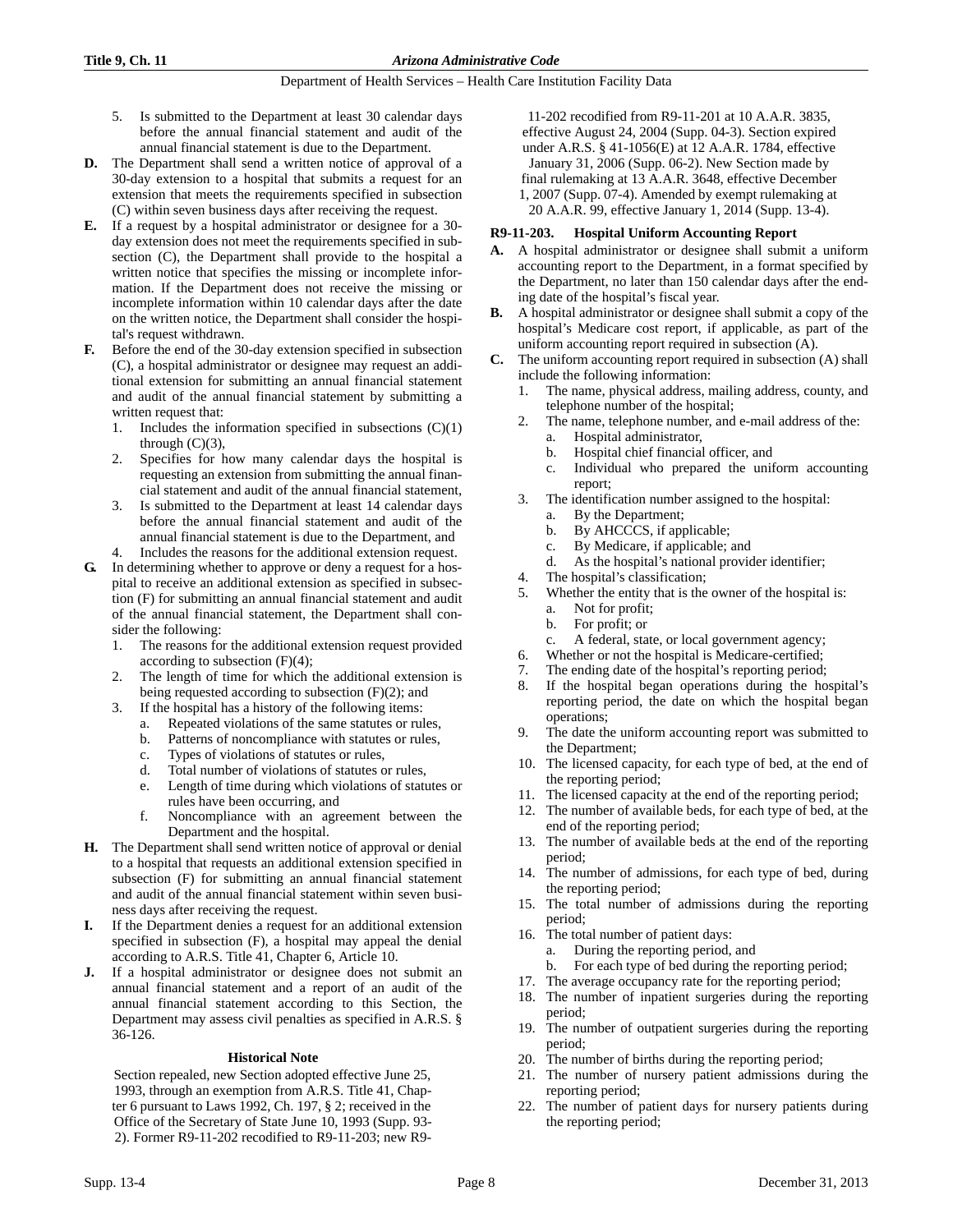- 23. The number of episodes of care during the reporting period provided by the:
	- a. Emergency department,
	- b. Urgent care unit, and
	- Trauma center;
- 24. The total number of episodes of care during the reporting period provided by the emergency department, urgent care unit, or trauma center;
- 25. The number of episodes of care in the emergency department, urgent care unit, or trauma center during the reporting period for which the patient was subsequently admitted to the hospital;
- 26. The total number of FTEs at the end of the reporting period;
- 27. The turnover rate for the reporting period;
- 28. The vacancy rate for the reporting period;
- 29. The number of FTEs, for each type of employee, during the reporting period;
- 30. The vacancy rate, for each type of employee, for the reporting period;
- 31. The number of medical record coder FTEs during the reporting period;
- 32. The vacancy rate for medical record coders for the reporting period;
- 33. The number of medical record transcriptionist FTEs during the reporting period;
- 34. The vacancy rate for medical record transcriptionists for the reporting period;
- 35. For individuals who worked for the hospital as contracted workers during the reporting period, the number of hours worked by registered nurses;
- 36. The amount of revenue generated, for each type of revenue, by the hospital during the reporting period;
- 37. The amount of allowances given, for each type of allowance, by the hospital during the reporting period;
- 38. The total amount of revenue generated and allowances given by the hospital during the reporting period;
- 39. The operating expenses incurred, for each type of operating expense, by the hospital during the reporting period;
- 40. The total operating expenses incurred by the hospital during the reporting period;
- 41. The difference between the amount identified in subsection (C)(38) and the amount identified in subsection  $(C)(40)$ ;
- 42. The income and expenses, other than revenue and operating expenses, for each type of income received and expense incurred by the hospital during the reporting period;
- 43. The amount of assets, for each type of asset, of the hospital at the end of the reporting period;
- 44. The total amount of assets of the hospital at the end of the reporting period;
- 45. The amount of liabilities, for each type of liability, of the hospital at the end of the reporting period;
- 46. The total amount of liabilities of the hospital at the end of the reporting period;
- 47. The amount of net assets, for each type of net asset, of the hospital at the end of the reporting period;
- 48. The total amount of net assets of the hospital at the end of the reporting period;
- 49. The difference between the amount identified in subsection (C)(48) and the amount identified in subsection  $(C)(46)$ ; and
- 50. The statement of cash flows required in A.R.S. § 36-  $125.04(C)(3)$ , unless the statement of cash flows has been

submitted as part of the annual financial statement required in R9-11-202.

- **D.** A hospital administrator or designee shall:
	- 1. On a form provided by the Department:
		- a. Attest that, to the best of the knowledge and belief of the hospital administrator or designee, the information submitted according to subsections (B) and (C) is accurate and complete; or
		- If the hospital administrator or designee has personal knowledge that the information submitted according to subsections (B) and (C) is not accurate or not complete:
			- i. Identify the information that is not accurate or not complete;
			- ii. Describe the circumstances that make the information not accurate or not complete;
			- iii. State what actions the hospital is taking to correct the inaccurate information or make the information complete; and
			- iv. Attest that, to the best of the knowledge and belief of the hospital administrator or designee, the information submitted according to subsections (B) and (C), except the information identified in subsection  $(D)(1)(b)(i)$ , is accurate and complete; and
		- 2. Submit the form specified in subsection  $(D)(1)$  as part of the uniform accounting report required in subsection (A).
- **E.** A hospital administrator who receives a request from the Department for revision of a uniform accounting report not prepared according to subsections (B), (C), and (D) shall ensure that the revised uniform accounting report is submitted to the Department:
	- 1. Within 21 calendar days after the date on the Department's letter requesting an initial revision, and
	- 2. Within seven calendar days after the date on the Department's letter requesting a second revision.
	- **F.** If a hospital administrator or designee does not submit a uniform accounting report according to this Section, the Department may assess civil penalties as specified in A.R.S. § 36- 126.

#### **Historical Note**

Section recodified from R9-11-202 at 10 A.A.R. 3835, effective August 24, 2004 (Supp. 04-3). Section expired under A.R.S. § 41-1056(E) at 12 A.A.R. 1784, effective January 31, 2006 (Supp. 06-2). New Section made by final rulemaking at 13 A.A.R. 3648, effective December 1, 2007 (Supp. 07-4).

# **R9-11-204. Nursing Care Institution Uniform Accounting Report**

- **A.** A nursing care institution administrator or designee shall submit a uniform accounting report to the Department, in a format specified by the Department, no later than 150 calendar days after the ending date of the nursing care institution's fiscal year.
- **B.** A nursing care institution administrator or designee shall submit a copy of the nursing care institution's Medicare cost report, if applicable, as part of the uniform accounting report required in subsection (A).
- **C.** The uniform accounting report required in subsection (A) shall include the following information:
	- The name, physical address, mailing address, county, and telephone number of the nursing care institution;
	- 2. The name, physical address, mailing address, and telephone number of the nursing care institution's: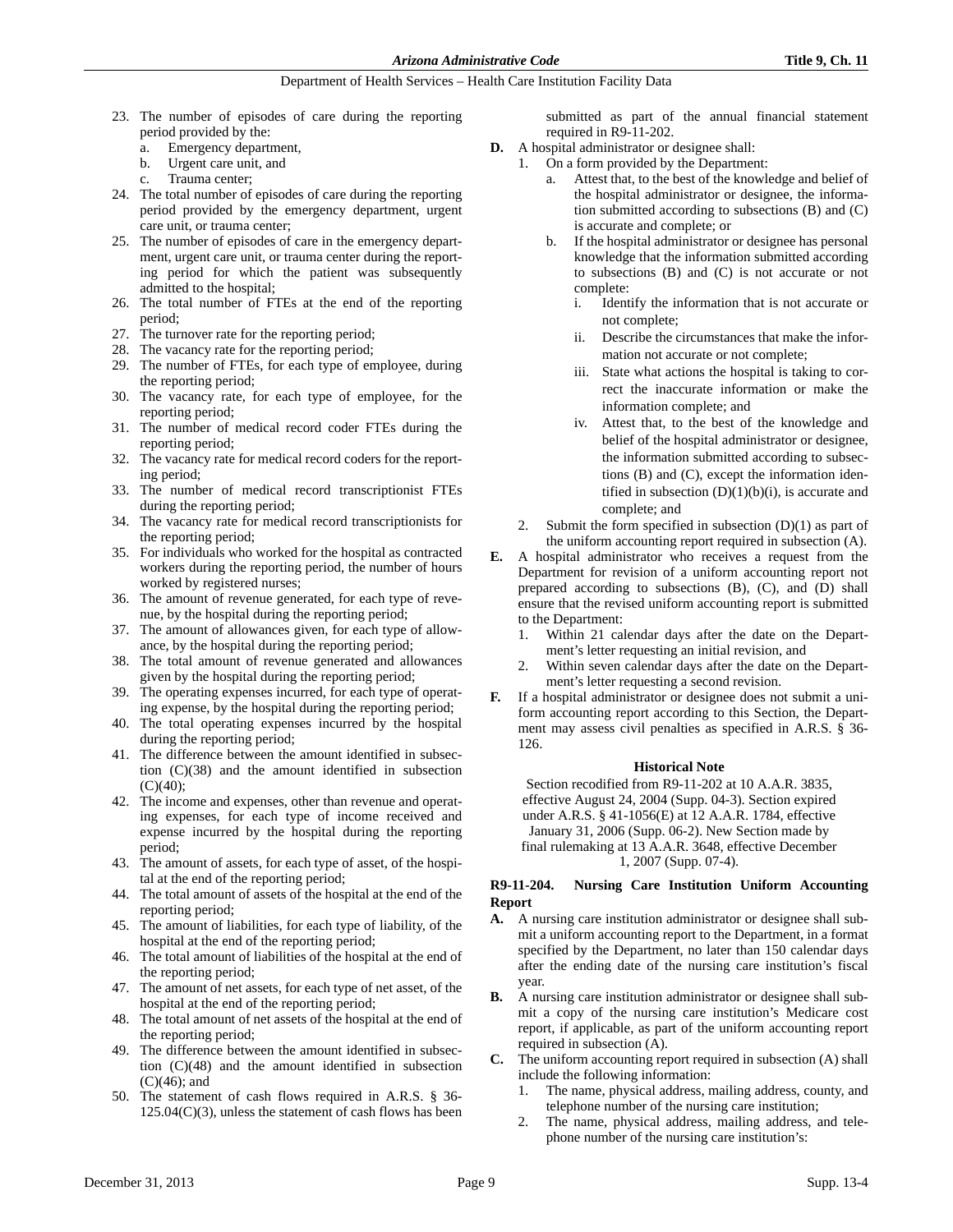## **Title 9, Ch. 11** *Arizona Administrative Code*

- a. Home office, if applicable; and
- b. Management company, if applicable;
- 3. An alternative name under which the nursing care institution provides nursing services or health-related services, if applicable;
- 4. The identification number assigned to the nursing care institution:
	- a. By the Department;
	- b. By AHCCCS, if applicable;
	- c. By Medicare, if applicable; and
	- d. As the nursing care institution's national provider identifier;
	- The name, telephone number, and e-mail address of the:
		- a. Nursing care institution administrator;
		- b. Nursing care institution chief financial officer; c. Individual who prepared the uniform accounting
		- report; and
		- d. Individual whom the Department may contact about the uniform accounting report at the:
			- i. Home office, if applicable; and
			- ii. Management company, if applicable;
- 6. The beginning and ending dates of the nursing care institution's reporting period;
- 7. If the nursing care institution began operations during the nursing care institution's reporting period, the date on which the nursing care institution began operations;
- 8. The date the uniform accounting report was submitted to the Department;
- 9. Whether the entity that is the owner of the nursing care institution is:
	- a. Not for profit;
	- b. For profit; or
	- c. A federal, state, or local government agency;
- 10. Whether or not the nursing care institution is Medicarecertified;
- 11. The licensed capacity at the beginning and end of the reporting period;
- 12. The total number of available beds at the beginning and end of the reporting period;
- 13. If the nursing care institution has a distinct unit for patients whose payer source is Medicare, the number of licensed beds in that unit at the beginning and end of the reporting period;
- 14. The number of resident admissions during the reporting period;
- 15. The number of resident days during the reporting period:
	- a. For each payer source that is not ALTCS, and
		- b. For each level of care for residents whose payer source is ALTCS;
- 16. The total number of resident days during the reporting period;
- 17. The average occupancy rate for the reporting period;
- 18. The number of paid hours during the reporting period for each of the following types of employees:
	- a. Registered nurses,
	- b. Practical nurses, and
	- c. Certified nursing assistants;
- 19. The number of hours worked during the reporting period by each of the following types of employees:
	- a. Registered nurses,
	- b. Practical nurses, and
	- c. Certified nursing assistants;
- 20. The amount in salaries paid, excluding employee-related expenses, for each of the following types of employees:
	- a. Registered nurses,
	- b. Practical nurses, and
- c. Certified nursing assistants;
- 21. The number of each of the following types of employees at the beginning of the reporting period:
	- a. Registered nurses,
	- b. Practical nurses, and
	- Certified nursing assistants;
- 22. The number of each of the following types of employees at the end of the reporting period:
	- a. Registered nurses,
	- b. Practical nurses, and
	- c. Certified nursing assistants;
- 23. For staff employed by the nursing care institution during the reporting period as registered nurses, practical nurses, or certified nursing assistants, the total:
	- a. Number of paid hours;
	- b. Number of hours worked;
	- c. Amount in salaries paid, excluding employeerelated expenses;
	- d. Number of staff at the beginning of the reporting period; and
	- e. Number of staff at the end of the reporting period;
- 24. The turnover rate for the reporting period for:
	- a. Registered nurses,
	- b. Practical nurses, and
	- c. Certified nursing assistants;
- 25. The total turnover rate for the reporting period for all employees of the nursing care institution who are registered nurses, practical nurses, or certified nursing assistants;
- 26. The number of hours worked during the reporting period by each of the following types of contracted workers:
	- a. Registered nurses,
	- b. Practical nurses, and
	- c. Certified nursing assistants;
- 27. The total number of hours worked during the reporting period by contracted workers who are registered nurses, practical nurses, or certified nursing assistants;
- 28. The amount paid during the reporting period for each of the following types of contracted workers:
	- a. Registered nurses,
	- b. Practical nurses, and
	- c. Certified nursing assistants;
- 29. The total amount paid during the reporting period to contracted workers who are registered nurses, practical nurses, or certified nursing assistants;
- 30. The amount of revenue generated and allowances given, for each type of revenue or allowance, by the nursing care institution during the reporting period;
- 31. The total amount of revenue generated and allowances given by the nursing care institution during the reporting period;
- 32. The operating expenses incurred by the nursing care institution during the reporting period for each type of operating expense;
- 33. The total operating expenses incurred by the nursing care institution during the reporting period;
- 34. The income and expenses, other than revenue and operating expenses, for each type of income received and expense incurred by the nursing care institution during the reporting period;
- 35. The charges for non-covered ancillary services during the reporting period:
	- a. For each type of non-covered ancillary service,
	- b. For each type of payer source, and
	- c. For each type of non-covered ancillary service for each type of payer source;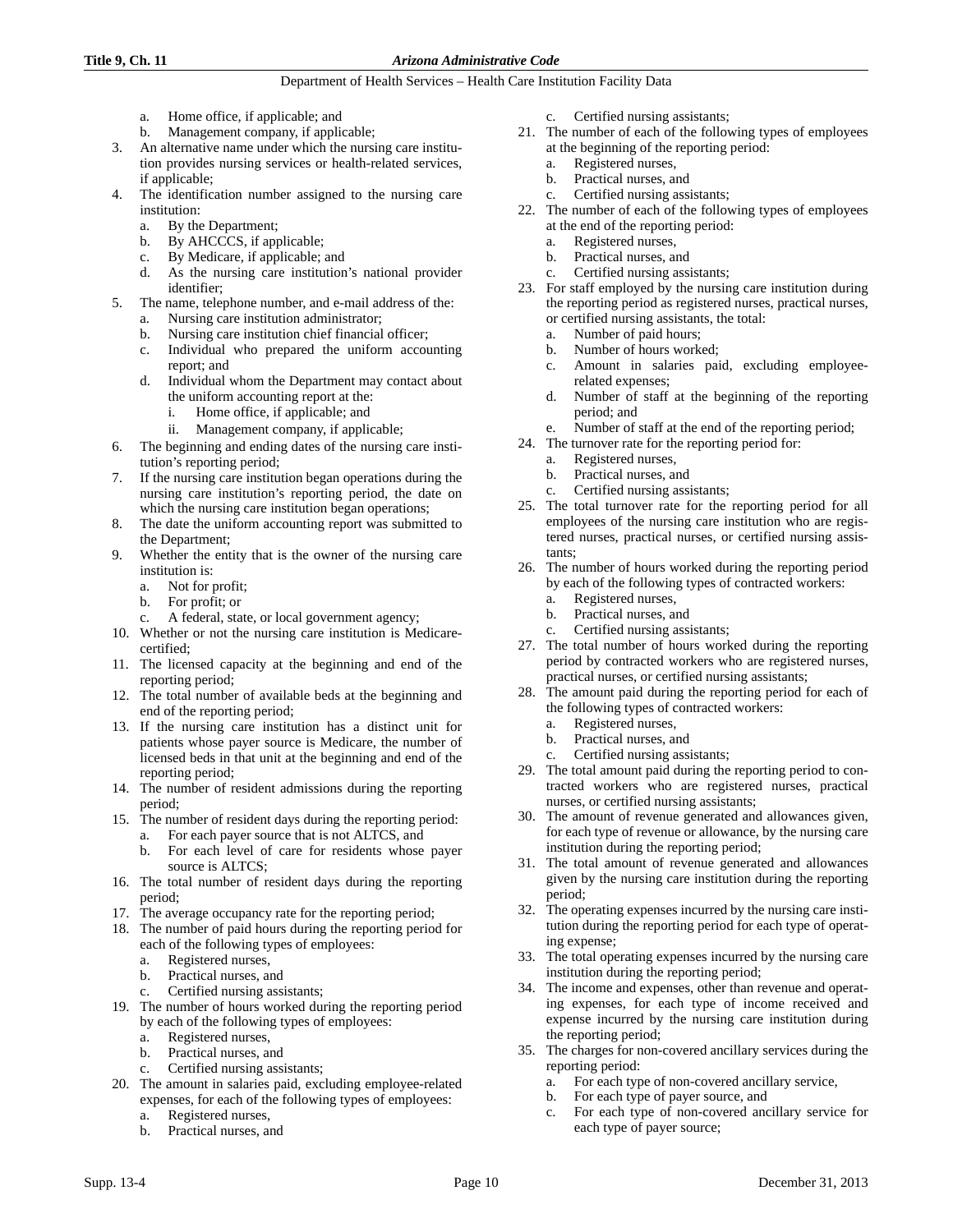- 36. The total amount of non-covered ancillary charges for the reporting period;
- 37. If the nursing care institution has documentation of building improvement costs that:
	- a. Affected the licensed capacity:
		- i. The year in which each building improvement was completed;
		- ii. The cost of each building improvement;
		- iii. The licensed capacity before the building improvement was begun;
		- iv. The number of beds that were added as a result of the building improvement, if applicable;
		- v. The number of beds that were removed as a result of the building improvement, if applicable; and
		- vi. The licensed capacity after the building improvement was completed; and
	- b. Did not affect the licensed capacity:
		- i. The year in which each building improvement was completed; and
		- ii. The cost of each building improvement;
- 38. The amount of assets, for each type of asset, of the nursing care institution at the end of the reporting period;
- 39. The total amount of assets of the nursing care institution at the end of the reporting period;
- 40. The amount of liabilities, for each type of liability, of the nursing care institution at the end of the reporting period;
- 41. The total amount of liabilities of the nursing care institution at the end of the reporting period;
- 42. The amount of equity, for each type of equity, of the nursing care institution at the end of the reporting period;
- 43. The total amount of equity of the nursing care institution at the end of the reporting period;
- 44. The difference between the amount identified in subsection (C)(43) and the amount identified in subsection (C)(41); and
- 45. An equity reconciliation statement, including:
	- a. Net equity at the beginning of the reporting period;
	- b. The difference between the amount identified in subsection  $(C)(31)$  and the amount identified in subsection  $(C)(33)$ ;
	- c. Additions to equity, for each type of additional equity, for the reporting period;
	- d. The total amount of additional equity for the reporting period;
	- e. Deductions from equity, for each type of equity deduction, for the reporting period;
	- f. The total amount of equity deduction for the reporting period; and
	- g. Net equity at the end of the reporting period.
- **D.** A nursing care institution administrator or designee shall:
	- 1. On a form provided by the Department:
		- a. Attest that, to the best of the knowledge and belief of the nursing care institution administrator or designee, the information submitted according to subsections (B) and (C) is accurate and complete; or
		- b. If the nursing care institution administrator or designee has personal knowledge that the information submitted according to subsections (B) and (C) is not accurate or not complete:
			- i. Identify the information that is not accurate or not complete;
			- ii. Describe the circumstances that make the information not accurate or not complete;
- iii. State what actions the nursing care institution is taking to correct the inaccurate information or make the information complete; and
- iv. Attest that, to the best of the knowledge and belief of the nursing care institution administrator or designee, the information submitted according to subsections (B) and (C), except the information identified in subsection (D)(1)(b)(i), is accurate and complete; and
- 2. Submit the form specified in subsection  $(D)(1)$  as part of the uniform accounting report required in subsection (A).
- **E.** A nursing care institution administrator who receives a request from the Department for revision of a uniform accounting report not prepared according to subsections (B), (C), and (D) shall ensure that the revised uniform accounting report is submitted to the Department:
	- 1. Within 21 calendar days after the date on the Department's letter requesting an initial revision, and
	- 2. Within seven calendar days after the date on the Department's letter requesting a second revision.
- **F.** If a nursing care institution administrator or designee does not submit a uniform accounting report according to this Section, the Department may assess civil penalties as specified in A.R.S. § 36-126.

# **Historical Note**

New Section made by final rulemaking at 13 A.A.R. 3648, effective December 1, 2007 (Supp. 07-4).

# **R9-11-205. Hospice Uniform Accounting Report**

- **A.** A hospice administrator or designee shall submit a uniform accounting report to the Department, in a format specified by the Department, within 150 calendar days after the end of the hospice's fiscal year.
- **B.** A hospice administrator or designee shall submit a copy of the hospice's Medicare and Medicaid cost reports, if applicable, as part of the uniform accounting report required in subsection (A).
- **C.** The uniform accounting report required in subsection (A) shall include the following information:
	- 1. The name, physical address, mailing address, county, and telephone number of the hospice;
	- 2. The identification number assigned to the hospice:
		- a. By the Department;
		- b. By AHCCCS, if applicable;
		- c. By Medicare, if applicable; and
		- d. As the hospice's national provider identifier;
	- 3. The beginning and ending dates of the hospice's reporting period;
	- 4. If the hospice began operations during the hospice's reporting period, the date on which the hospice began operations;
	- 5. The name, telephone number, and e-mail address of the: a. Hospice administrator,
		- b. Hospice chief financial officer, and
		- c. Individual who prepared the uniform accounting report;
	- 6. The date the uniform accounting report was submitted to the Department;
	- 7. Whether the hospice operates as a:
		- a. Hospice service agency, or
		- b. Hospice service agency with one or more hospice inpatient facilities;
	- 8. Whether the entity that is the owner of the hospice is:
		- a. Not for profit;
		- b. For profit; or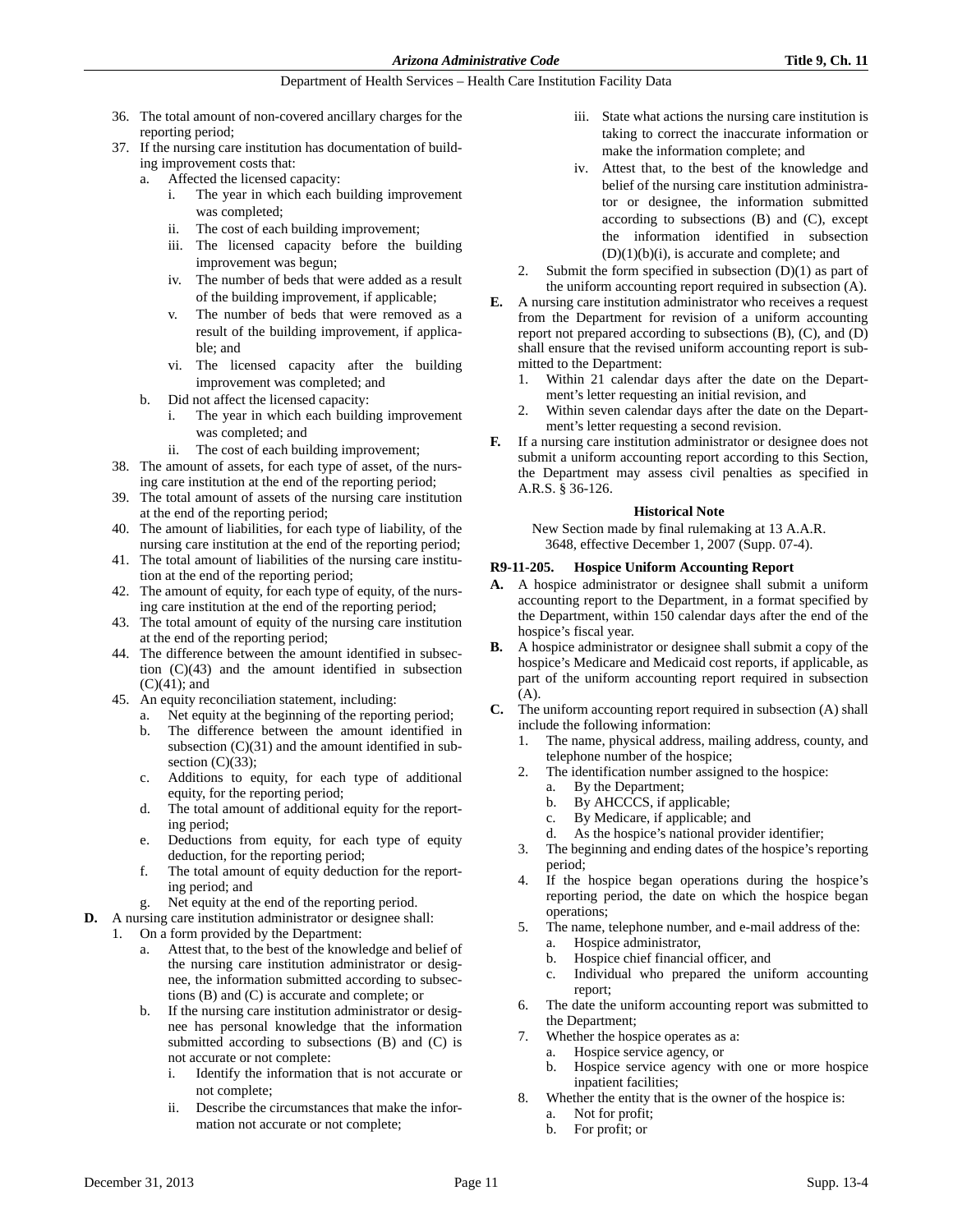## **Title 9, Ch. 11** *Arizona Administrative Code*

- c. A federal, state, or local government agency;
- 9. Whether or not the hospice is Medicare-certified;
- 10. The entity by which the hospice is accredited, if applicable;
- 11. Whether the hospice provides hospice services in an area that:
	- a. Is equal to or more than two-thirds urban,
	- b. Is equal to or more than two-thirds rural, or
	- c. Is less than two-thirds urban and less than two-thirds rural;
- 12. Whether the hospice is:
	- a. Free-standing,
	- b. A hospital-based hospice,
	- c. A nursing care institution-based hospice,
	- d. An assisted living facility-based hospice, or
	- e. A home health agency-based hospice;
- 13. If the hospice operates one or more hospice inpatient facilities, list for each hospice inpatient facility:
	- a. The identification number assigned to the hospice inpatient facility by the Department;
	- b. Whether the hospice inpatient facility is:
		- i. Located within a hospital;
		- ii. Located within a nursing care institution;
		- iii. Located within an assisted living facility; or
		- iv. Not located within a hospital, nursing care institution, or assisted living facility;
	- c. The levels of care provided;
	- d. The licensed capacity of the hospice inpatient facility;
	- e. The total number of available beds at the beginning and end of the reporting period; and
	- f. The average occupancy rate for the reporting period;
- 14. The number of patients during the reporting period that were:
	- a. Referred to the hospice,
	- b. Admitted to the hospice,
	- c. Died while admitted to the hospice, and
	- d. Discharged from the hospice while living;
- 15. The number of patient care days, for all patients, during the reporting period in which the hospice provided:
	- a. Routine home care,
	- b. Respite care services,
	- c. Continuous care, and
	- d. Inpatient services;
- 16. The total number of patient care days during the reporting period for all patients;
- 17. The average daily census for the reporting period, calculated as the number specified in subsection (C)(16) divided by the number of days in the reporting period;
- 18. Average length of stay, calculated as the number of patient care days for patients discharged during the reporting period divided by the sum of the numbers specified in subsections  $(C)(14)(c)$  and  $(C)(14)(d)$ ;
- 19. Median length of stay for patients discharged during the reporting period;
- 20. The number of patients admitted to the hospice during the reporting period:
	- a. By gender;
	- b. By age group;
	- c. By race and ethnicity;
	- d. From:
		- i. A private home owned or leased by, or on behalf of, a patient;
		- ii. An assisted living facility;
		- iii. A nursing care institution;
- iv. A hospital; and
- v. A hospice;
- e. With a principal diagnosis of:
	- i. Cancer,
		- ii. Heart disease,
		- iii. Dementia,
		- iv. Lung disease,
		- v. Kidney disease,
		- vi. Stroke or coma,
		- vii. Liver disease,
		- viii. HIV-related disease,
		- ix. Motor neuron disorder,
		- x. Unspecified debility, and
		- xi. A disease not specified in subsections  $(C)(20)(e)(i)$  through  $(C)(20)(e)(x)$ ; and
- f. Whose payer source is:
	- i. Medicare,
	- ii. AHCCCS,
	- iii. Self-pay,
	- iv. A private insurance company, and
	- v. A payer source not specified in subsections  $(C)(20)(f)(i)$  through  $(C)(20)(f)(iv)$ ;
- 21. The total number of patient care days during the reporting period that the hospice provided hospice services to a patient whose principal diagnosis was related to:
	- a. Cancer,
	- b. Heart disease,
	- c. Dementia,
	- d. Lung disease,
	- e. Kidney disease,
	- f. Stroke or Coma,
	- g. Liver disease,
	- h. HIV-related disease,
	- i. Motor neuron disorder,
	- j. Unspecified debility, and
	- Any other disease not specified in subsections  $(C)(21)(a)$  through  $(C)(21)(j)$ ;
- 22. The number of FTEs providing hospice services, for each type of employee, during the reporting period;
- 23. The total number of FTEs providing hospice services during the reporting period;
- 24. The average caseload during the reporting period for a licensed nurse, calculated as the total number of patients assigned to licensed nurses working for the hospice during the reporting period, divided by the total number of licensed nurses working for the hospice during the reporting period, for:
	- a. Outpatient hospice services, and
	- b. Hospice services provided in hospice inpatient facilities;
- 25. The average caseload during the reporting period for a social worker, calculated as the total number of patients assigned to social workers working for the hospice during the reporting period, divided by the total number of social workers working for the hospice during the reporting period, for:
	- a. Outpatient hospice services, and
	- b. Hospice services provided in hospice inpatient facilities;
- 26. The average caseload during the reporting period for nursing personnel other than a licensed nurse, calculated as the total number of patients assigned to nursing personnel other than licensed nurses working for the hospice during the reporting period, divided by the total number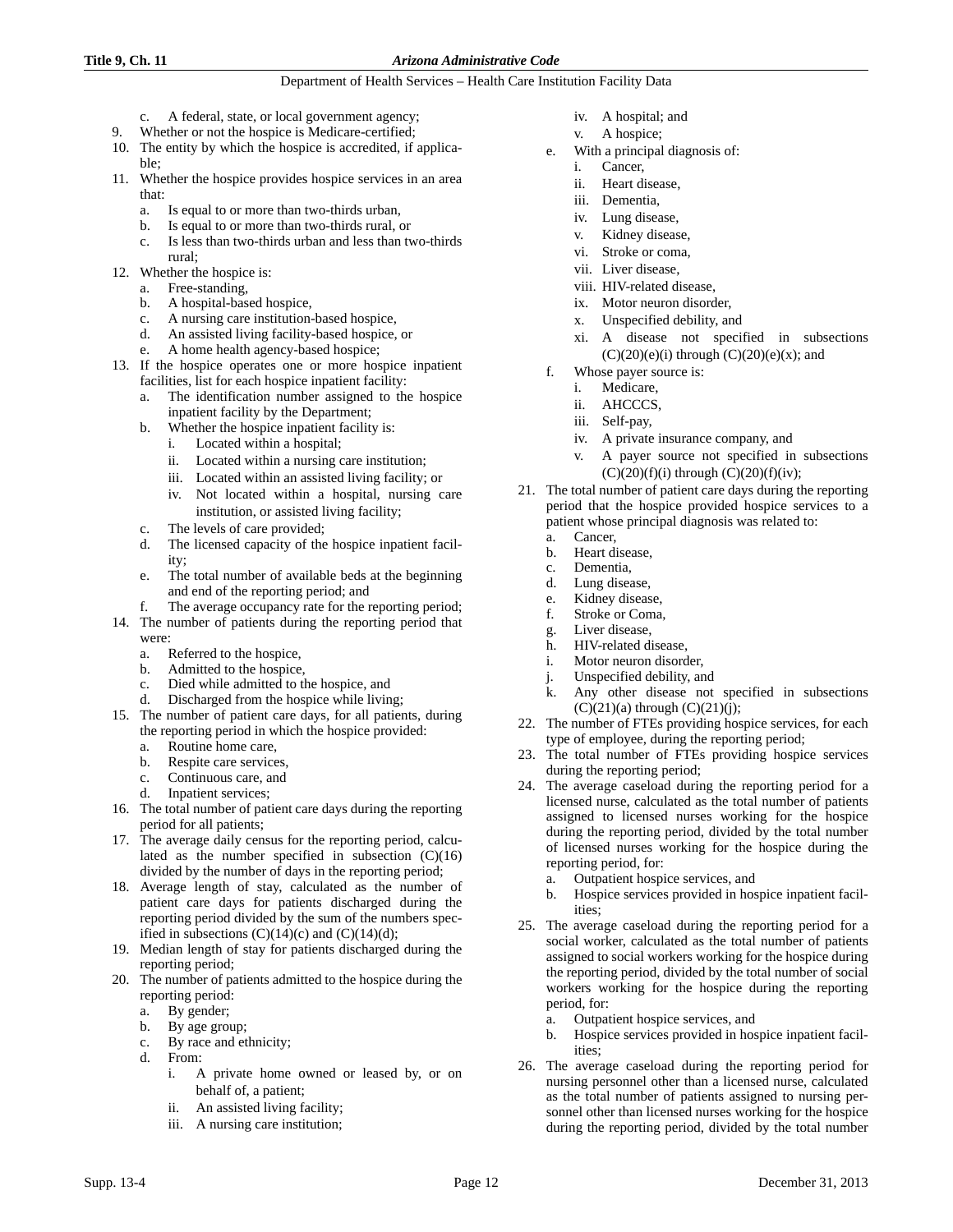of nursing personnel other than licensed nurses working for the hospice during the reporting period, for:

- a. Outpatient hospice services, and
- b. Hospice services provided in hospice inpatient facilities;
- 27. The average caseload during the reporting period for a chaplain, calculated as the total number of patients assigned to chaplains working for the hospice during the reporting period, divided by the total number of chaplains working for the hospice during the reporting period, for:
	- a. Outpatient hospice services, and
	- b. Hospice services provided in hospice inpatient facilities;
- 28. The number of individuals who received bereavement services from the hospice during the reporting period;
- 29. The number of individuals from the hospice who provided bereavement services during the reporting period;
- 30. The total number of volunteers during the reporting period;
- 31. The total number of hours that volunteers provided hospice services during the reporting period;
- 32. The number of patient care days during the reporting period, for whom:
	- a. The payer source was:
		- i. Medicare,
		- ii. AHCCCS,
		- iii. Self-pay,
		- iv. A private insurance company, and
		- v. A payer source not specified in subsections  $(C)(32)(a)(i)$  through  $(C)(32)(a)(iv)$ , and
	- b. There was no payer source identified;
- 33. The total number of patient care days specified in subsections (C)(32);
- 34. The total amount of money billed, during the reporting period to:
	- a. Medicare,
	- b. AHCCCS,
	- c. Self-pay,
	- d. A private insurance company, and
	- e. A payer source not specified in subsections
- $(C)(34)(a)$  through  $(C)(34)(d)$ ; 35. The total amount of money billed during the reporting period;
- 36. The amount of revenue generated, for each type of revenue, by the hospice during the reporting period;
- 37. The amount of allowances given, for each type of allowance, by the hospice during the reporting period;
- 38. The total amount of revenue generated and allowances given by the hospice during the reporting period;
- 39. The operating expenses incurred, for each type of operating expense, by the hospice during the reporting period;
- 40. The total operating expenses incurred by the hospice during the reporting period;
- 41. The difference between the amount identified in subsection (C)(38) and the amount identified in subsection  $(C)(40)$ ;
- 42. The income and expenses, other than revenue and operating expenses, for each type of income received and expense incurred by the hospice during the reporting period;
- 43. The amount of assets, for each type of asset, of the hospice at the end of the reporting period;
- 44. The total amount of assets of the hospice at the end of the reporting period;
- 45. The amount of liabilities, for each type of liability, of the hospice at the end of the reporting period;
- 46. The total amount of liabilities of the hospice at the end of the reporting period;
- 47. The amount of net assets, for each type of net asset, of the hospice at the end of the reporting period;
- 48. The total amount of net assets of the hospice at the end of the reporting period;
- 49. The difference between the amount identified in subsection (C)(48) and the amount identified in subsection  $(C)(46)$ ; and
- 50. The statement of cash flows required in A.R.S. § 36- 125.04(C)(3).
- **D.** A hospice administrator or designee shall:
	- 1. On a form provided by the Department:
		- a. Attest that, to the best of the knowledge and belief of the hospice administrator or designee, the information submitted according to subsections (B) and (C) is accurate and complete; or
		- If the hospice administrator or designee has personal knowledge that the information submitted according to subsections (B) and (C) is not accurate or not complete:
			- i. Identify the information that is not accurate or not complete;
			- ii. Describe the circumstances that make the information not accurate or not complete;
			- iii. State what actions the hospice is taking to correct the inaccurate information or make the information complete; and
			- iv. Attest that, to the best of the knowledge and belief of the hospice administrator or designee, the information submitted according to subsections (B) and (C), except the information identified in subsection  $(D)(1)(b)(i)$ , is accurate and complete; and
	- 2. Submit the form specified in subsection  $(D)(1)$  as part of the uniform accounting report required in subsection (A).
- **E.** A hospice administrator who receives a request from the Department for revision of a uniform accounting report not prepared according to subsections (B), (C), and (D) shall ensure that the revised uniform accounting report is submitted to the Department:
	- 1. Within 21 calendar days after the date on the Department's letter requesting an initial revision, and
	- 2. Within seven calendar days after the date on the Department's letter requesting a second revision.
- **F.** If a hospice administrator or designee does not submit a uniform accounting report according to this Section, the Department may assess civil penalties as specified in A.R.S. § 36- 126.

## **Historical Note**

New Section made by final rulemaking at 13 A.A.R. 3648, effective December 1, 2007 (Supp. 07-4).

| R9-11-206. Reserved |  |
|---------------------|--|
| R9-11-207. Reserved |  |
| R9-11-208. Reserved |  |
| R9-11-209. Reserved |  |
| R9-11-210. Reserved |  |
| R9-11-211. Repealed |  |
|                     |  |

#### **Historical Note**

Adopted effective January 16, 1976 (Supp. 76-1).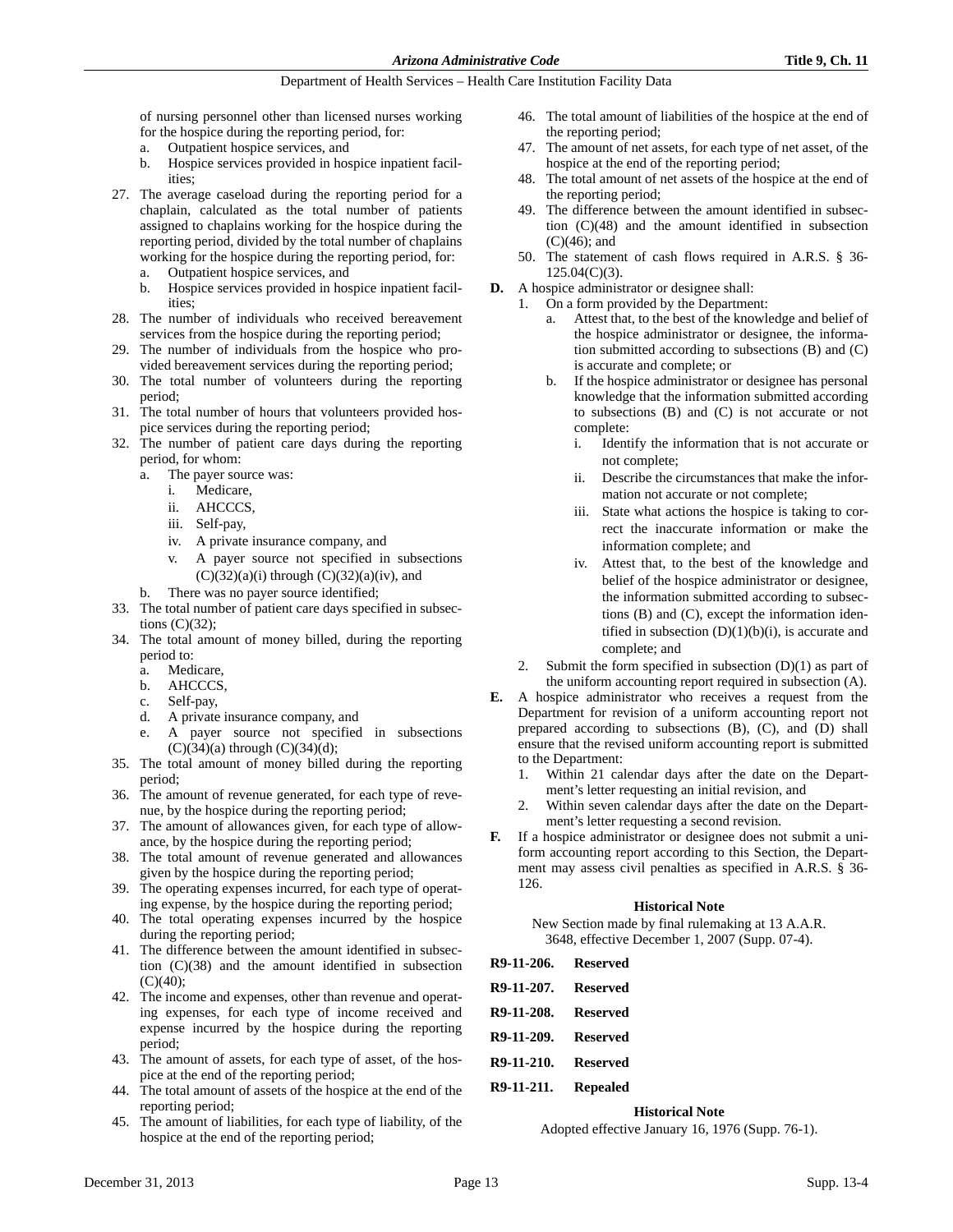Repealed effective June 25, 1993, through an exemption from A.R.S. Title 41, Chapter 6 pursuant to Laws 1992, Ch. 197, § 2; received in the Office of the Secretary of State June 10, 1993 (Supp. 93-2).

# **R9-11-212. Repealed**

#### **Historical Note**

Adopted effective January 16, 1976 (Supp. 76-1). Repealed effective June 25, 1993, through an exemption from A.R.S. Title 41, Chapter 6 pursuant to Laws 1992, Ch. 197, § 2; received in the Office of the Secretary of State June 10, 1993 (Supp. 93-2).

#### **R9-11-213. Repealed**

#### **Historical Note**

Adopted effective January 16, 1976 (Supp. 76-1). Repealed effective June 25, 1993, through an exemption from A.R.S. Title 41, Chapter 6 pursuant to Laws 1992, Ch. 197, § 2; received in the Office of the Secretary of State June 10, 1993 (Supp. 93-2).

#### **ARTICLE 3. RATES AND CHARGES SCHEDULES**

#### **R9-11-301. Definitions**

In this Article, unless otherwise specified:

- 1. "Adolescent" means an individual the hospital designates as an adolescent based on the hospital's criteria.
- 2. "Adult" means the same as in A.A.C. R9-10-201.
- 3. "Behavioral health service" means the same as in A.A.C. R9-20-101.
- 4. "Blood bank cross match" means a laboratory analysis, performed by a facility that stores and preserves donated blood, to test the compatibility of a quantity of blood donated by one individual with another individual who is the intended recipient of the blood.
- 5. "Complete blood count with differential" means enumerating the number of red blood cells, platelets, and white blood cells in a sample of an individual's blood, and including in the enumeration of white blood cells the number of each type of white blood cell.
- 6. "Contrast medium" means a substance opaque to x-rays, radio waves, or electromagnetic radiation that enhances an image of internal body structures.
- 7. "CT" means Computed Tomography, a diagnostic procedure in which x-ray measurements from many angles are used to provide images of internal body structures.
- 8. "Current rates and charges information" means the most recent rates and charges schedule for a health care institution on file with the Department, and all documents changing the most recent rates and charges schedule.
- 9. "Drug" means the same as in A.R.S. § 32-1901.
- 10. "EEG" means electroencephalogram, a diagnostic procedure used to measure the electrical activity of the brain.
- 11. "EKG" means electrocardiogram, a diagnostic procedure used to measure the electrical activity of the heart.
- 12. "Facility" means a building and associated personnel and equipment that perform a particular service or activity.
- 13. "Formulary" means a list of drugs that are available to a patient through a hospital.
- 14. "Home health agency" means the same as in A.R.S. § 36- 151.
- 15. "Home health agency administrator" means the chief administrative officer for a home health agency.
- 16. "Hospital department" means a subdivision of a hospital providing administrative oversight for one or more charge sources.
- 17. "Implementation date" means the month, day, and year a health care institution intends to begin using specific rates and charges when billing a patient or resident.
- 18. "Intensive care bed" means an available bed used to provide intensive care services, as defined in A.A.C. R9-10- 201, to a patient.
- 19. "IVP" means intravenous pyelography, a diagnostic procedure that uses an injection of a contrast medium into a vein and x-rays to provide images of the kidneys, ureters, bladder, and urethra.
- 20. "Labor and delivery" means services provided to a woman related to childbirth.
- 21. "Lithotripsy" means a procedure that uses sound waves to break up hardened deposits of mineral salts inside the human body.
- 22. "Mark-up" means the difference between the dollar amount a hospital pays for a drug, commodity, or service and the charge billed to a patient.
- 23. "MRI" means Magnetic Resonance Imaging, a diagnostic procedure that uses a magnetic field and radio waves to provide images of internal body structures.
- 24. "Neonate" means the same as in A.A.C. R9-10-201.
- 25. "Nursery bed" means an available bed used to provide hospital services to a neonate.
- 26. "Outpatient treatment center" means the same as in A.A.C. R9-10-101.
- 27. "Outpatient treatment center administrator" means the chief administrative officer for an outpatient treatment center.
- 28. "Overview form" means a document:
	- a. Submitted by a hospital to the Department as part of a rates and charges schedule or a change to the hospital's current rates and charges information, and
	- b. That contains the information required in R9-11- 302(B)(2) for the hospital.
- 29. "Pediatric" means the same as in A.A.C. R9-10-201.
- 30. "Pediatric bed" means an available bed used to provide hospital services to a pediatric patient.
- 31. "Physical therapy" means the same as in A.R.S. § 32- 2001.
- 32. "Post-hospital extended care services" means the services that are described in and meet the requirements of 42 CFR 409.31.
- 33. "Private room" means a room that contains one available bed.
- 34. "Rate" means a specific dollar amount per unit of service set by a health care institution.
- 35. "Rates and charges schedule" means a document that meets the requirements of A.R.S. Title 36, Chapter 4, Article 3 and contains the information required in R9-11-  $302(B)$  for hospitals, R9-11-303(A)(2) for nursing care institutions,  $R9-11-304(A)(2)$  for home health agencies, or R9-11-305(A)(2) for outpatient treatment centers.
- 36. "Rehabilitation bed" means a type of bed used to provide services to a patient to restore or to optimize the patient's functional capability.
- 37. "Review" means an analysis of a document to ensure that the document is in compliance with the requirements of this Article.
- 38. "Semi-private room" means a room that contains two available beds.
- 39. "Skilled nursing bed" means an available bed used for a patient requiring skilled nursing services.
- 40. "Skilled nursing services" means nursing services provided by an individual licensed under A.R.S. Title 32, Chapter 15.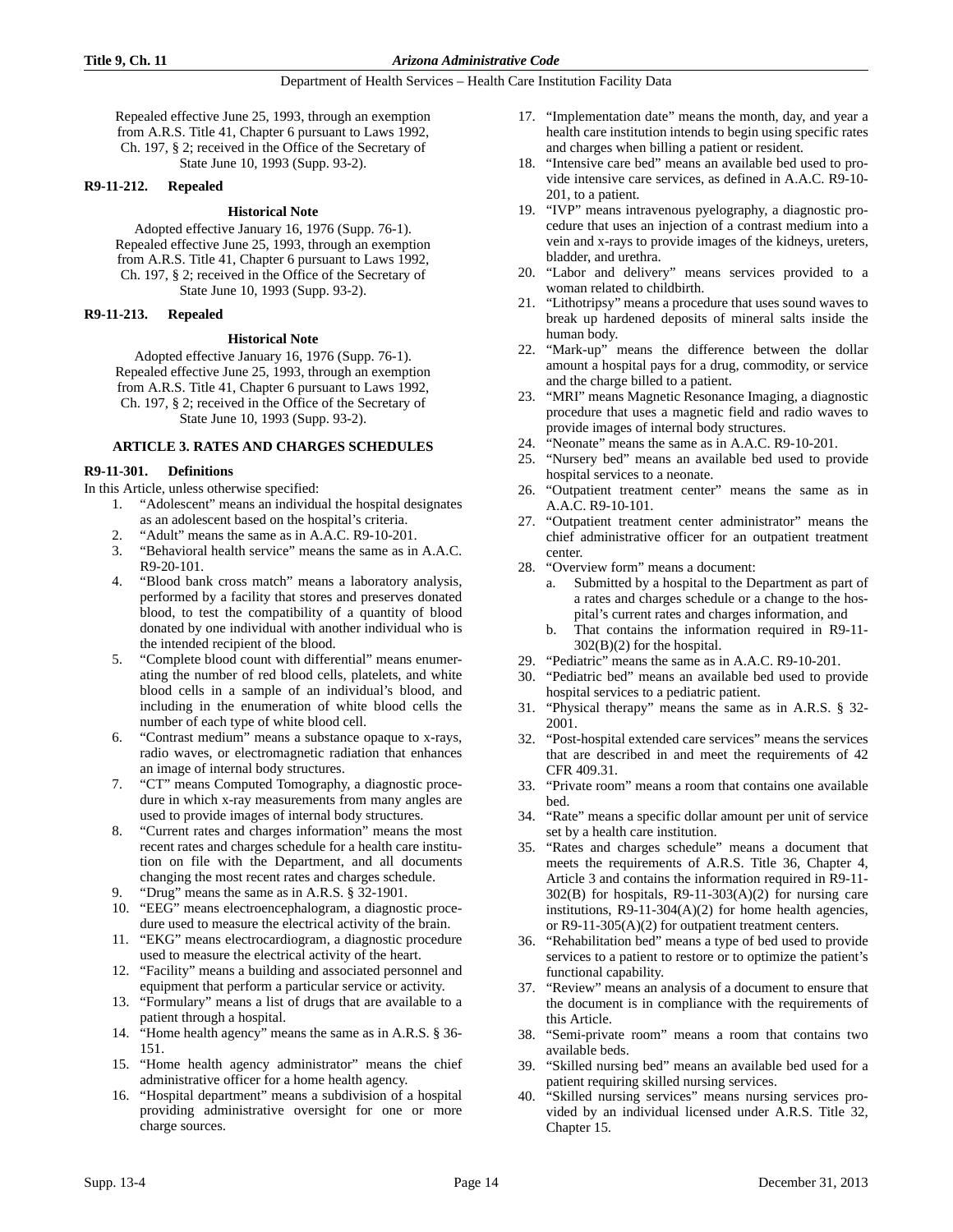- 41. "Small volume nebulizer" means a device that:
	- a. Holds liquid medicine that is turned into a mist by an air compressor, and
	- b. Is used for treatments lasting less than 20 minutes.
- 42. "Swing bed" means an available bed for which a hospital has been granted an approval from the Centers for Medicare and Medicaid Services to provide post-hospital extended care services and be reimbursed as a swing-bed hospital.
- 43. "Swing-bed hospital" means the same as in 42 CFR 413.114.
- 44. "Trauma team activation" means a notification by a health care institution:
	- a. That alerts individuals designated by the health care institution to respond to a particular type of emergency;
	- b. That is based on a patient's triage information; and
	- c. For which the health care institution uses Revenue Category 068X of the National Uniform Billing Committee, UB-04 Data Specifications Manual to bill charges.
- 45. "Ultrasound" means a diagnostic procedure that uses high-frequency sound waves to provide images of internal body structures.

# **Historical Note**

Adopted effective May 22, 1989 (Supp. 89-2). Repealed effective June 25, 1993, through an exemption from A.R.S. Title 41, Chapter 6 pursuant to Laws 1992, Ch. 197, § 2; received in the Office of the Secretary of State June 10, 1993 (Supp. 93-2). New Section adopted effective February 22, 1995, through an exemption from A.R.S. Title 41, Chapter 6 pursuant to Laws 1994, Ch. 115, § 9 (Supp. 95-1). Former R9-11-301 recodified to R9-11-401; new R9-11-301 recodified from R9-11-103 at 10 A.A.R. 3835, effective August 24, 2004 (Supp. 04-3). Section repealed; new Section made by final rulemaking at 13 A.A.R. 3648, effective December 1, 2007 (Supp. 07-4).

#### **R9-11-302. Hospital Rates and Charges Schedule**

- **A.** Before a hospital provides services to patients, a hospital administrator or designee shall submit to the Department a rates and charges package that contains:
	- 1. A cover letter that includes:
		- a. The name, physical address, mailing address, county, and telephone number of the hospital;
		- b. The identification number assigned to the hospital:
			- i. By the Department;
			- ii. By AHCCCS, if applicable;
			- iii. By Medicare, if applicable; and
			- iv. As the hospital's national provider identifier;
		- c. The name, telephone number, and e-mail address of: i. The hospital administrator,
			- ii. The hospital chief financial officer, and
			- iii. Another individual involved in the preparation of the rates and charges package whom the Department may contact regarding the rates and charges package; and
		- d. The planned implementation date for the rates and charges;
	- 2. A rates and charges schedule prepared as specified in subsection (B); and
	- 3. A form provided by the Department, on which the hospital administrator or designee:
- a. Attests that, to the best of the knowledge and belief of the hospital administrator or designee, the information submitted according to subsections  $(A)(1)$ and (B) is accurate and complete; or
- b. If the hospital administrator or designee has personal knowledge that the information submitted according to subsections  $(A)(1)$  and  $(B)$  is not accurate or not complete:
	- i. Identifies the information that is not accurate or not complete;
	- ii. Describes the circumstances that make the information not accurate or not complete;
	- iii. States what actions the hospital is taking to correct the inaccurate information or make the information complete; and
	- iv. Attests that, to the best of the knowledge and belief of the hospital administrator or designee, the information submitted according to subsections  $(A)(1)$  and  $(B)$ , except the information identified in subsection  $(A)(3)(b)(i)$ , is accurate and complete.
- **B.** A hospital administrator shall ensure that a rates and charges schedule:
	- 1. Contains a table of contents for the rates and charges schedule that lists:
		- a. The beginning line number or page number for the hospital rates and charges overview form required in subsection  $(B)(2)$ ;
		- b. For each hospital department:
			- i. The hospital department's name and identification number,
			- ii. The beginning line number or page number of the rates and charges schedule for the hospital department, and
			- iii. The charge source's name and identification number for each charge source within the hospital department;
		- c. The beginning line number or page number for the list required in subsection  $(B)(4)$  that matches the name of each charge source with its charge source identification number;
		- d. The beginning line number or page number for the formula section for formulary, commodity, and contracted services mark-ups required in subsection  $(B)(5)$ ; and
		- e. The beginning line number or page number for the copy of the hospital's allowance rules and formulae required in subsection (B)(6);
	- 2. Contains an overview form, in a format specified by the Department, that includes:
		- a. The hospital's name, city, and county;
		- b. The identification number assigned to the hospital by the Department;
		- c. The name, telephone number, and e-mail of the individual who prepared the overview form;
		- d. The date the overview form was submitted to the Department;
		- e. The hospital's licensed capacity;
		- f. Whether the entity that is the owner of the hospital is:
			- i. Not for profit;
			- ii. For profit; or
			- iii. A federal, state, or local government agency;
		- g. The hospital's classification;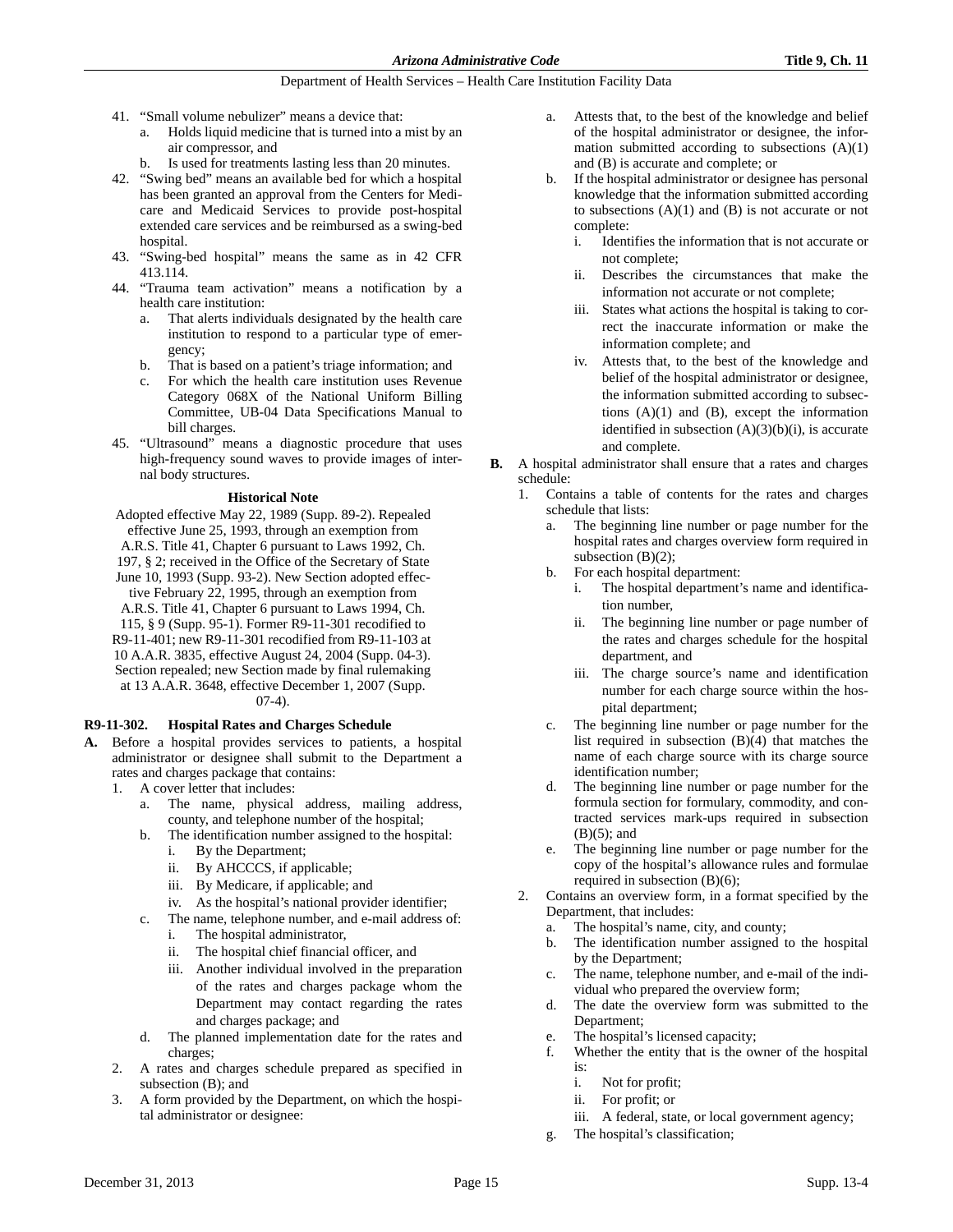- h. The planned implementation date for the rates and charges in the overview form;
- i. The total percent increase of the rates and charges listed in the overview form compared with the rates and charges from the last overview form, if applicable;
- j. The date the overview form was last changed, if applicable;
- k. The daily charge for a private room;
- l. The daily charge for a semi-private room;
- m. The daily charge for a pediatric bed;
- n. The daily charge for a nursery bed;
- o. The daily charge for a pediatric intensive care bed;
- p. The daily charge for a neonatal intensive care bed;
- q. The daily charge for a cardiovascular intensive care bed;
- r. The daily charge for a swing bed;
- s. The daily charge for a rehabilitation bed;
- t. The daily charge for a skilled nursing bed;
- u. The minimum charges for labor and delivery;
- v. The minimum charge for trauma team activation;
- w. The minimum charge for an EEG;
- x. The minimum charge for an EKG;
- y. The minimum charge for a complete blood count with differential;
- z. The minimum charge for a blood bank crossmatch;
- aa. The minimum charge for a lithotripsy;
- bb. The minimum charge for an x-ray;
- cc. The minimum charge for an IVP;
- dd. The minimum charge for a respiratory therapy session with a small volume nebulizer;
- ee. The minimum charge for a CT scan of a head without contrast medium;
- ff. The minimum charge for a CT scan of an abdomen with contrast medium;
- gg. The minimum charge for an abdomen ultrasound;
- hh. The minimum charge for a brain MRI without contrast medium;
- ii. The minimum charge for 15 minutes of physical therapy;
- jj. The daily rate for behavioral health services for:
	- i. An adult patient,
	- ii. An adolescent patient, and
	- iii. A pediatric patient; and
- kk. The code, if applicable, for the units of service specified in subsections  $(B)(2)(k)$  through  $(B)(2)(jj)$ ;
- 3. Lists for each hospital department, in a format specified by the Department:
	- a. The hospital department name and identification number;
	- b. The charge source name and identification number for each charge source within the hospital department; and
	- c. For each unit of service offered by the hospital for which a separate rate or charge is billed from the charge source:
		- i. The unit of service code;
		- ii. A description of the unit of service;
		- iii. The rate or charge for the unit of service; and
		- iv. The number of times a separate charge was billed for the unit of service during the previous 12 months, if applicable;
- 4. Contains a list that matches the name of each charge source with its charge source identification number;
- 5. Contains a formula section for formulary, commodity, and contracted services mark-ups; and
- 6. Contains a copy of the hospital's allowance rules and formulae, if applicable.
- **C.** To change a hospital's current rates and charges information, a hospital administrator or designee shall submit to the Department:
	- 1. A cover letter:
		- a. Containing the information specified in subsection  $(A)(1)$ , and
		- b. Stating that the accompanying information is changing the hospital's current rates and charges information;
	- 2. Either:
		- a. The rates and charges schedule specified in subsection  $(A)(2)$ ; or
		- b. The following information:
			- i. A description of:
				- (1) The current and new rate or charge for each unit of service undergoing a change;
				- (2) The name of each charge source undergoing a change and its charge source identification number;
				- (3) The current and new formulary, commodity, and contracted services formulae for each change in the hospital's mark-up;
				- (4) The current and new allowance rules and formulae for each change in the hospital's allowance rules and formulae; and
				- (5) How the hospital rates and charges overview form required in subsection (B)(2) is affected by the changes specified in subsections  $(C)(2)(b)(i)(1)$  through  $(C)(2)(b)(i)(4);$
			- ii. The line number or page number in the hospital's current rates and charges information for each change listed in subsection  $(C)(2)(b)(i)$ ; and
			- iii. A list of each previous change:
				- (1) To a rate; charge; charge source; formulary, commodity, or contracted services formula; or allowance rule or formula being changed;
				- (2) That was submitted since the last rates and charges schedule submitted according to subsection  $(A)(2)$  or  $(C)(2)(a)$ ; and
				- (3) Including:
					- (a) The date the rate; charge; charge source; formulary, commodity, or contracted services formula; or allowance rule or formula was previously changed; and
					- (b) A description of how the rate; charge; charge source; formulary, commodity, or contracted services formula; or allowance rule or formula was previously changed; and
	- 3. A form provided by the Department, on which the hospital administrator or designee:
		- a. Attests that, to the best of the knowledge and belief of the hospital administrator or designee, the information submitted according to subsections  $(C)(1)$ and (C)(2) is accurate and complete; or
		- b. If the hospital administrator or designee has personal knowledge that the information submitted according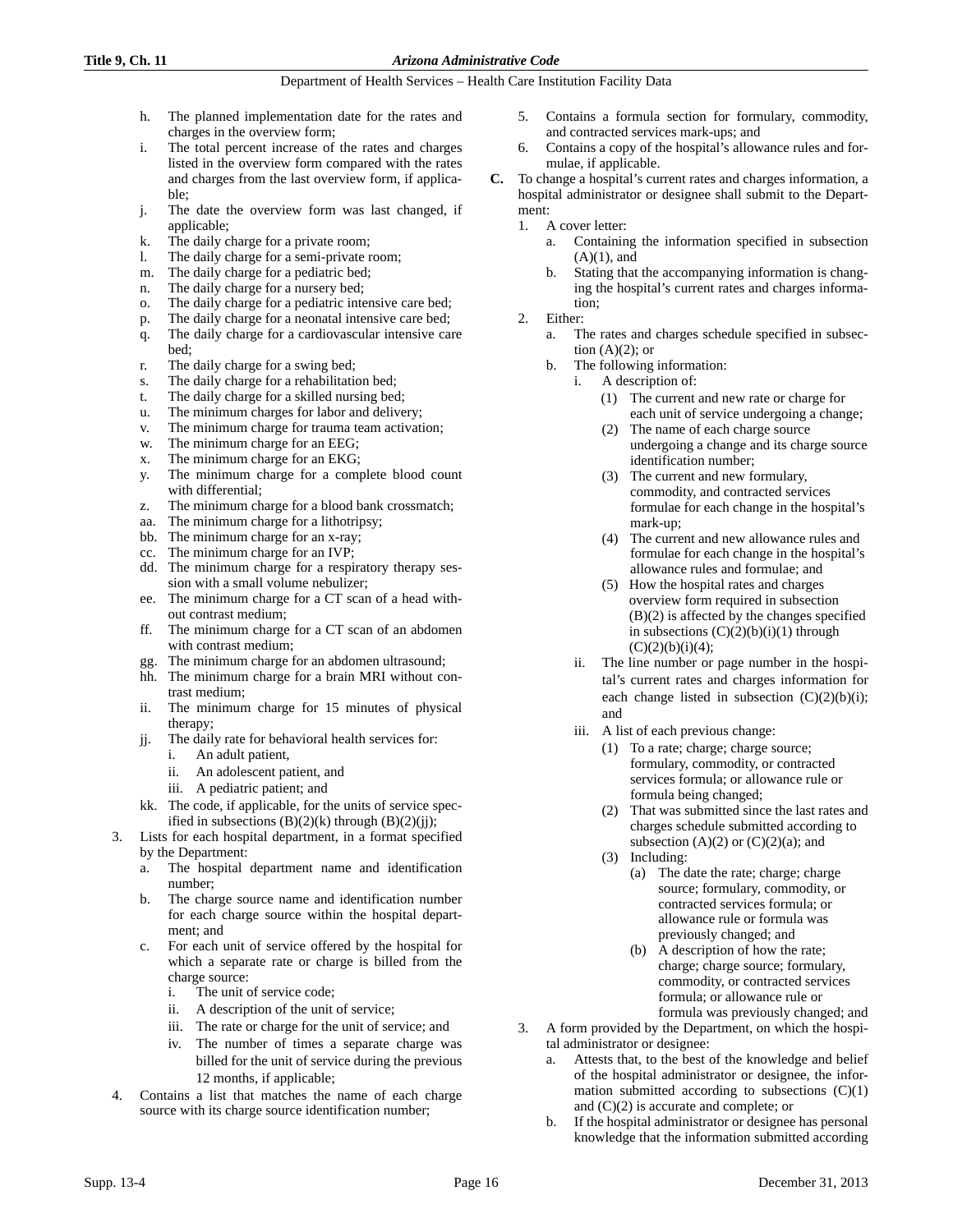to subsections  $(C)(1)$  and  $(C)(2)$  is not accurate or not complete:

- i. Identifies the information that is not accurate or not complete;
- ii. Describes the circumstances that make the information not accurate or not complete;
- iii. States what actions the hospital is taking to correct the inaccurate information or make the information complete; and
- iv. Attests that, to the best of the knowledge and belief of the hospital administrator or designee, the information submitted according to subsections  $(C)(1)$  and  $(C)(2)$ , except the information identified in subsection  $(C)(3)(b)(i)$ , is accurate and complete.
- **D.** A hospital administrator shall implement rates and charges for a rates and charges schedule, submitted as specified in subsection (A), on a date determined by the hospital but not earlier than:
	- 1. The date the Department notifies the hospital that the Department has completed a review of the rates and charges schedule, or
	- 2. Sixty calendar days after the Department notifies the hospital that the Department received the rates and charges schedule.
- **E.** A hospital administrator shall implement a change in the hospital's current rates and charges information submitted as specified in subsection (C):
	- 1. That is:
		- a. A new rate; charge; charge source; formulary, commodity, or contracted services formula; or allowance rule or formula;
		- b. An increase in a rate or charge;
		- c. A change to a formulary, commodity, or contracted services formula, which results in an increase in a rate or charge; or
		- d. A change to an allowance rule or formula, which results in an increase in a rate or charge; and
	- 2. On a date determined by the hospital, but not earlier than: a. The date the Department notifies the hospital that the Department has completed a review of the infor
		- mation submitted as specified in subsection (C), or b. Sixty calendar days after the Department notifies the hospital that the Department received the information submitted as specified in subsection (C).
- **F.** A hospital administrator shall implement a change in the hospital's current rates and charges information submitted as specified in subsection (C):
	- 1. That is:
		- a. A deletion of a rate; charge; charge source; formulary, commodity, or contracted services formula; or allowance rule or formula;
		- b. A reduction in a rate or charge;
		- c. A change to a formulary, commodity, or contracted services formula, which results in a reduction in a rate or charge; or
		- d. A change to an allowance rule or formula, which results in a reduction in a rate or charge; and
	- 2. On a date:
		- a. Determined by the hospital, and
		- b. Not earlier than the date the Department notifies the hospital that the Department received the information submitted as specified in subsection (C).
- **G.** When the Department receives from a hospital a rates and charges schedule submitted as specified in subsection (A), or a

change in the hospital's current rates and charges information submitted as specified in subsection (C), the Department shall:

- 1. Provide written notice to the hospital within five business days of receipt of the rates and charges information, and
- 2. Provide written notice to the hospital within 60 calendar days that the Department has reviewed the rates and charges information.
- **H.** A hospital administrator, who receives a request from the Department for a revision of a rates and charges schedule not prepared as specified in subsection (A) or for a revision of a change in the hospital's current rates and charges information not prepared as specified in subsection (C), shall ensure that the revised rates and charges schedule or the revised information changing the current rates and charges information is submitted to the Department:
	- 1. Within 21 calendar days after the date on the Department's letter requesting an initial revision, and
	- Within seven calendar days after the date on the Department's letter requesting a second revision.
- **I.** If a hospital administrator or designee does not submit a rates and charges schedule or information about changes to the hospital's rates or charges according to this Section, the Department may assess civil penalties as specified in A.R.S. § 36- 431.01.

# **Historical Note**

Section adopted effective February 22, 1995, through an exemption from A.R.S. Title 41, Chapter 6 pursuant to Laws 1994, Ch. 115, § 9 (Supp. 95-1). Former R9-11-302 recodified to R9-11-402; new R9-11-302 recodified from R9-11-104 at 10 A.A.R. 3835, effective August 24, 2004 (Supp. 04-3). Section expired under A.R.S. § 41-1056(E) at 12 A.A.R. 1784, effective January 31, 2006 (Supp. 06-2). New Section made by final rulemaking at 13 A.A.R. 3648, effective December 1, 2007 (Supp. 07-

4).

# **Table 1. Recodified**

# **Historical Note**

Adopted effective February 22, 1995, through an exemption from A.R.S. Title 41, Chapter 6 pursuant to Laws 1994, Ch. 115, § 9 (Supp. 95-1). Table 1 recodified to Article 4 at 10 A.A.R. 3835, effective August 24, 2004 (Supp. 04-3).

# **R9-11-303. Nursing Care Institution Rates and Charges Schedule**

- **A.** Before a nursing care institution provides services to residents, a nursing care institution administrator or designee shall submit to the Department a rates and charges package that contains:
	- 1. A cover letter that includes:
		- a. The name, physical address, mailing address, county, and telephone number of the nursing care institution;
		- b. The name, physical address, mailing address, and telephone number of the nursing care institution's:
			- i. Home office, if applicable; and
			- ii. Management company, if applicable;
		- c. The identification number assigned to the nursing care institution:
			- i. By the Department;
			- ii. By AHCCCS, if applicable;
			- iii. By Medicare, if applicable; and
			- iv. As the nursing care institution's national provider identifier;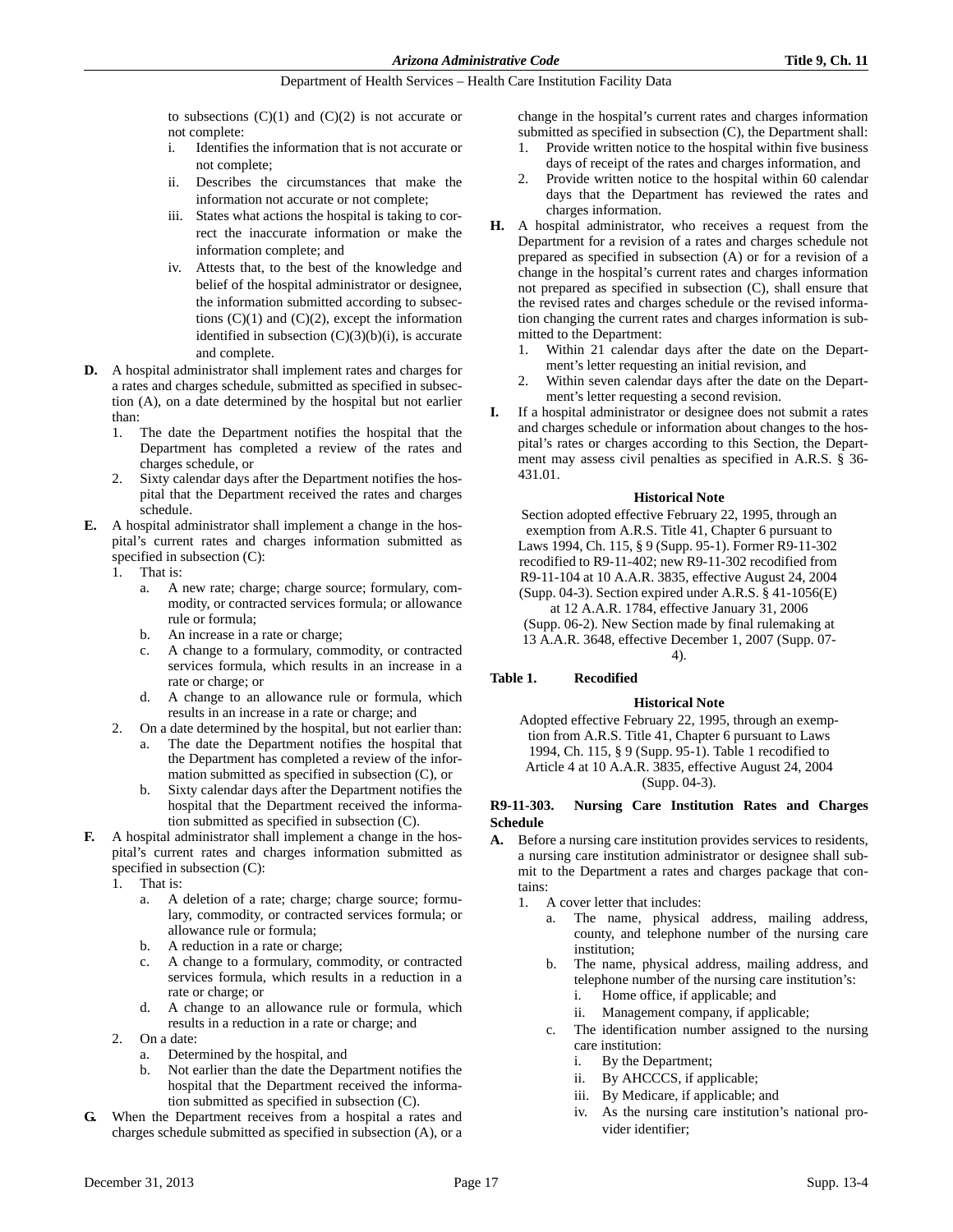## **Title 9, Ch. 11** *Arizona Administrative Code*

## Department of Health Services – Health Care Institution Facility Data

- d. The name, telephone number, and e-mail address of:
	- i. The nursing care institution administrator,
	- ii. The nursing care institution chief financial officer, and
	- iii. Another individual involved in the preparation of the rates and charges package whom the Department may contact regarding the rates and charges package; and
- e. The planned implementation date for the rates and charges;
- 2. A rates and charges schedule, in a format specified by the Department, containing:
	- a. A table of contents;
	- b. A description of and the rates and charges for:
		- i. Each type of bed; and
			- ii. Each unit of service, other than a type of bed, for which a separate rate or charge is billed; and
	- c. A copy of any nursing care institution rules or formulae which may affect the rate or charge for a type of bed or other unit of service; and
- 3. A form provided by the Department, on which the nursing care institution administrator or designee:
	- a. Attests that, to the best of the knowledge and belief of the nursing care institution administrator or designee, the information submitted according to subsections  $(A)(1)$  and  $(A)(2)$  is accurate and complete; or
	- b. If the nursing care institution administrator or designee has personal knowledge that the information submitted according to subsections  $(A)(1)$  and (A)(2) is not accurate or not complete:
		- i. Identifies the information that is not accurate or not complete;
		- ii. Describes the circumstances that make the information not accurate or not complete;
		- iii. States what actions the nursing care institution is taking to correct the inaccurate information or make the information complete; and
		- iv. Attests that, to the best of the knowledge and belief of the nursing care institution administrator or designee, the information submitted according to subsections  $(A)(1)$  and  $(A)(2)$ , except the information identified in subsection  $(A)(3)(b)(i)$ , is accurate and complete.
- **B.** To change a nursing care institution's current rates and charges information, a nursing care institution administrator or designee shall submit to the Department:
	- 1. A cover letter:
		- a. Containing the information specified in subsection  $(A)(1)$ , and
		- b. Stating that the accompanying information is changing the nursing care institution's current rates and charges information;
	- 2. Either:
		- a. The rates and charges schedule specified in subsection  $(A)(2)$ ; or
		- b. The following information:
			- i. A description of:
				- (1) The current and new rate or charge for each type of bed or other unit of service undergoing a change, and
				- (2) The current and new rules and formulae for each change to the nursing care institution rules or formulae that may

affect the rate or charge for a type of bed or other unit of service;

- ii. The line number or page number in the nursing care institution's current rates and charges information for each change listed in subsection  $(B)(2)(b)(i)$ ; and
- iii. A list of each previous change:
	- (1) To a rate, charge, rule, or formula being changed;
	- (2) That was submitted since the last rates and charges schedule submitted according to subsection  $(A)(2)$  or  $(B)(2)(a)$ ; and
	- (3) Including:
		- (a) The date the rate, charge, rule, or formula was previously changed; and
		- (b) A description of how the rate, charge, rule, or formula was previously changed; and
- 3. A form provided by the Department, on which the nursing care institution administrator or designee:
	- a. Attests that, to the best of the knowledge and belief of the nursing care institution administrator or designee, the information submitted according to subsections  $(B)(1)$  and  $(B)(2)$  is accurate and complete; or
	- b. If the nursing care institution administrator or designee has personal knowledge that the information submitted according to subsections (B)(1) and (B)(2) is not accurate or not complete:
		- i. Identifies the information that is not accurate or not complete;
		- ii. Describes the circumstances that make the information not accurate or not complete;
		- iii. States what actions the nursing care institution is taking to correct the inaccurate information or make the information complete; and
		- iv. Attests that, to the best of the knowledge and belief of the nursing care institution administrator or designee, the information submitted according to subsections  $(B)(1)$  and  $(B)(2)$ , except the information identified in subsection  $(B)(3)(b)(i)$ , is accurate and complete.
- **C.** A nursing care institution administrator shall implement rates and charges for a rates and charges schedule, submitted as specified in subsection (A), on a date determined by the nursing care institution but not earlier than:
	- 1. The date the Department notifies the nursing care institution that the Department has completed a review of the rates and charges schedule, or
	- 2. Sixty calendar days after the Department notifies the nursing care institution that the Department received the rates and charges schedule.
- **D.** A nursing care institution administrator shall implement a change in the nursing care institution's current rates and charges information submitted as specified in subsection (B): 1. That is:
	- a. A new rate, charge, rule, or formula;
	- b. An increase in a rate or charge; or
	- c. A change to a rule or formula, which results in an increase in a rate or charge; and
	- 2. On a date determined by the nursing care institution, but not earlier than:
		- a. The date the Department notifies the nursing care institution that the Department has completed a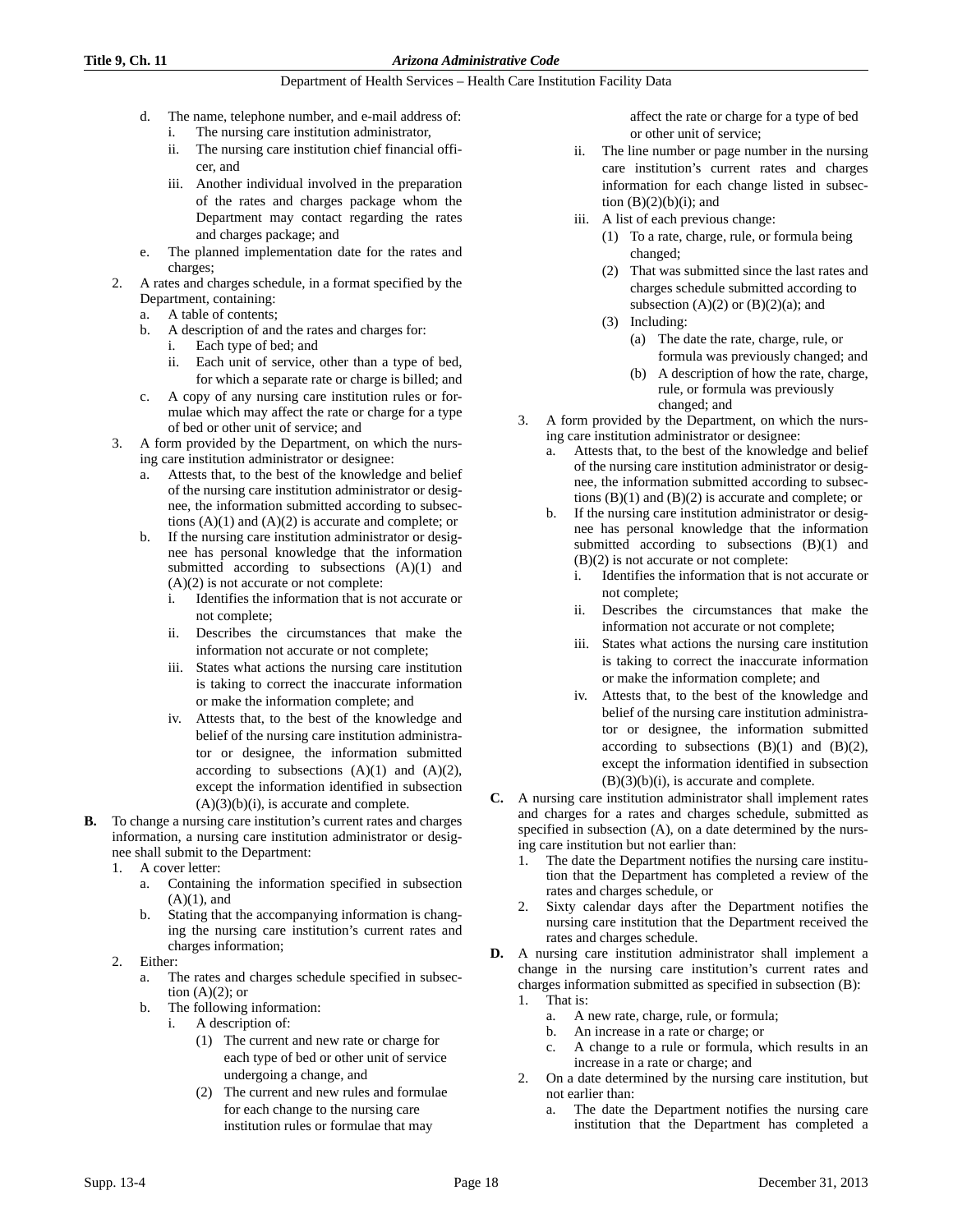review of the information submitted as specified in subsection (B), or

- b. Sixty calendar days after the Department notifies the nursing care institution that the Department received the information submitted as specified in subsection (B).
- **E.** A nursing care institution administrator shall implement a change in the nursing care institution's current rates and charges information submitted as specified in subsection (B): 1. That is:
	- a. A deletion of rate or charge;
	- b. A reduction in a rate or charge; or
	- c. A change to a rule or formula, which results in a reduction in a rate or charge; and
	- 2. On a date:
		- a. Determined by the nursing care institution, and
		- b. Not earlier than the date the Department notifies the nursing care institution that the Department received the information submitted as specified in subsection (B).
- **F.** When the Department receives from a nursing care institution a rates and charges schedule submitted as specified in subsection (A), or a change in the nursing care institution's current rates and charges information submitted as specified in subsection (B), the Department shall:
	- 1. Provide written notice to the nursing care institution within five business days of receipt of the rates and charges information, and
	- 2. Provide written notice to the nursing care institution within 60 calendar days that the Department has reviewed the rates and charges information.
- **G.** A nursing care institution administrator, who receives a request from the Department for a revision of a rates and charges schedule not prepared as specified in subsection (A) or for a revision of a change in the nursing care institution's current rates and charges information not prepared as specified in subsection (B), shall ensure that the revised rates and charges schedule or the revised information changing the current rates and charges information is submitted to the Department:
	- 1. Within 21 calendar days after the date on the Department's letter requesting an initial revision, and
	- Within seven calendar days after the date on the Department's letter requesting a second revision.
- **H.** If a nursing care institution administrator or designee does not submit a rates and charges schedule or information about changes to the nursing care institution's rates and charges according to this Section, the Department may assess civil penalties as specified in A.R.S. § 36-431.01.

#### **Historical Note**

Section recodified from R9-11-105 at 10 A.A.R. 3835, effective August 24, 2004 (Supp. 04-3). Section repealed; new Section made by final rulemaking at 13 A.A.R. 3648, effective December 1, 2007 (Supp. 07-4).

# **R9-11-304. Home Health Agency Rates and Charges Schedule**

- **A.** Before a home health agency provides services to patients, a home health agency administrator or designee shall submit to the Department a rates and charges package that contains:
	- 1. A cover letter that includes:
		- a. The name, physical address, mailing address, county, and telephone number of the home health agency;
		- b. The identification number assigned to the home health agency:
			- i. By the Department;
- ii. By AHCCCS, if applicable;
- iii. By Medicare, if applicable; and
- iv. As the home health agency's national provider identifier;
- c. The name, telephone number, and e-mail address of: i. The home health agency administrator,
	- ii. The home health agency chief financial officer, and
	- iii. Another individual involved in the preparation of the rates and charges package whom the Department may contact regarding the rates and charges package; and
- d. The planned implementation date for the rates and charges;
- 2. Either:
	- a. A rates and charges schedule, in a format specified by the Department, containing:
		- i. A table of contents;
		- ii. For each unit of service offered for which a separate rate or charge is billed:
			- (1) The unit of service code,
			- (2) A description of the unit of service, and
			- (3) The rate or charge for the unit of service; and
		- iii. A copy of any home health agency rules or formulae that may affect the rate or charge for a unit of service; or
	- b. Current cost reports and financial information that the home health agency files for other government reporting purposes if the current cost reports and financial information submitted to the Department contain the information required in subsections  $(A)(2)(a)(ii)$  and  $(A)(2)(a)(iii)$ ; and
- 3. A form provided by the Department, on which the home health agency administrator or designee:
	- a. Attests that, to the best of the knowledge and belief of the home health agency administrator or designee, the information submitted according to subsections  $(A)(1)$  and  $(A)(2)$  is accurate and complete; or
	- b. If the home health agency administrator or designee has personal knowledge that the information submitted according to subsections  $(A)(1)$  and  $(A)(2)$  is not accurate or not complete:
		- i. Identifies the information that is not accurate or not complete;
		- ii. Describes the circumstances that make the information not accurate or not complete;
		- iii. States what actions the home health agency is taking to correct the inaccurate information or make the information complete; and
		- iv. Attests that, to the best of the knowledge and belief of the home health agency administrator or designee, the information submitted according to subsections  $(A)(1)$  and  $(A)(2)$ , except the information identified in subsection  $(A)(3)(b)(i)$ , is accurate and complete.
- **B.** To change a home health agency's current rates and charges information, a home health agency administrator or designee shall submit to the Department:
	- 1. A cover letter:
		- a. Containing the information specified in subsection  $(A)(1)$ , and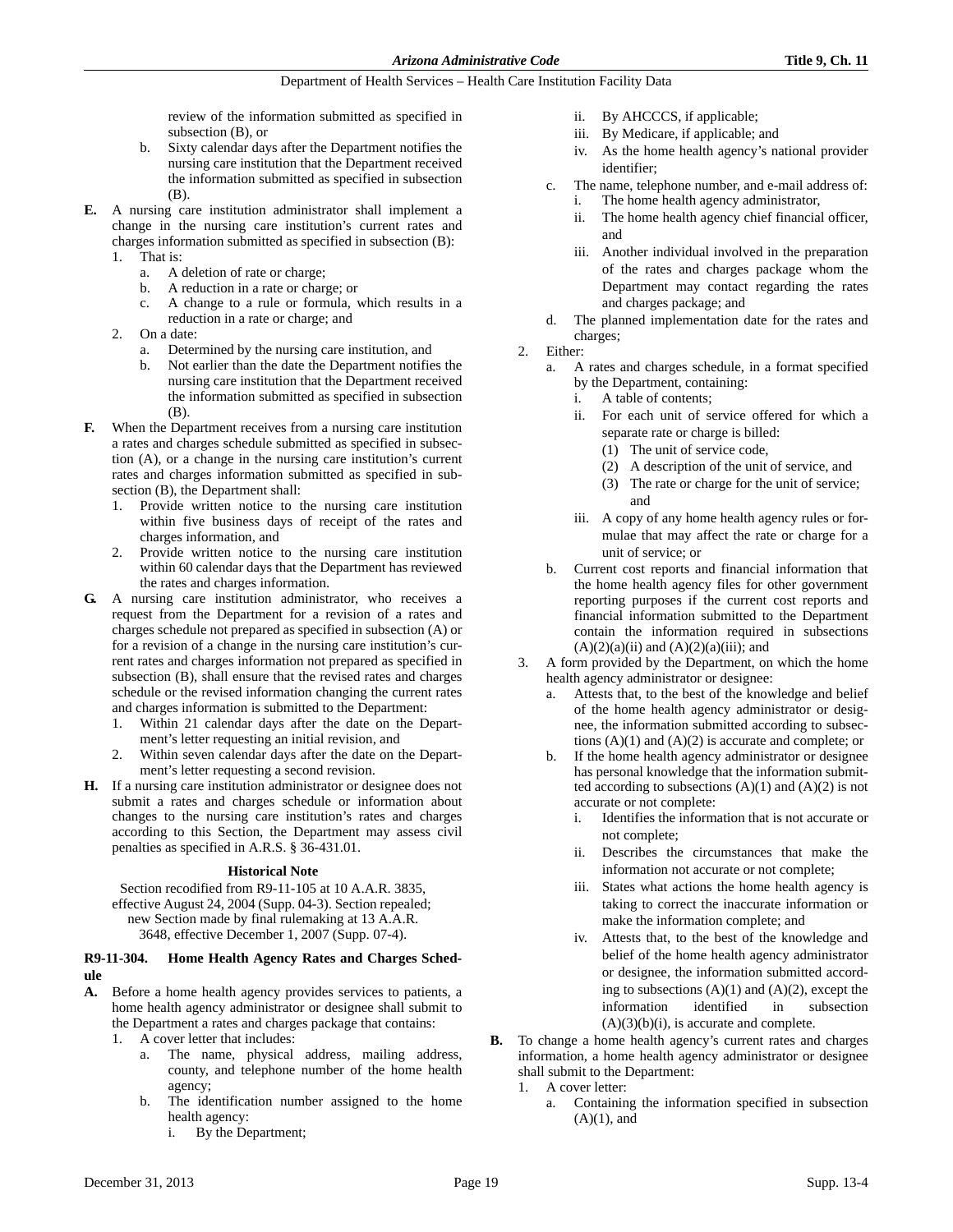- b. Stating that the accompanying information is changing the home health agency's current rates and charges information;
- 2. Either:
	- a. The rates and charges schedule specified in subsection  $(A)(2)(a)$  or the current cost reports and financial information specified in subsection (A)(2)(b); or
	- b. The following information:
		- i. A description of:
			- (1) The current and new rate or charge for each unit of service undergoing a change, and
			- (2) The current and new rules and formulae for each change to the home health agency rules or formulae which may affect the rate or charge for a unit of service;
		- ii. The line number or page number in the home health agency's current rates and charges information for each change listed in subsection  $(B)(2)(b)(i)$ ; and
		- iii. A list of each previous change:
			- (1) To a rate, charge, rule, or formula being changed;
			- (2) That was submitted since the last submission made according to subsection  $(A)(2)$  or  $(B)(2)(a)$ ; and
			- (3) Including:
				- (a) The date the rate, charge, rule, or formula was previously changed; and
				- (b) A description of how the rate, charge, rule, or formula was previously changed; and
- 3. A form provided by the Department, on which the home health agency administrator or designee:
	- a. Attests that, to the best of the knowledge and belief of the home health agency administrator or designee, the information submitted according to subsections  $(B)(1)$  and  $(B)(2)$  is accurate and complete; or
	- b. If the home health agency administrator or designee has personal knowledge that the information submitted according to subsections  $(B)(1)$  and  $(B)(2)$  is not accurate or not complete:
		- i. Identifies the information that is not accurate or not complete;
		- ii. Describes the circumstances that make the information not accurate or not complete;
		- iii. States what actions the home health agency is taking to correct the inaccurate information or make the information complete; and
		- iv. Attests that, to the best of the knowledge and belief of the home health agency administrator or designee, the information submitted according to subsections  $(B)(1)$  and  $(B)(2)$ , except the information identified in subsection  $(B)(3)(b)(i)$ , is accurate and complete.
- **C.** A home health agency administrator shall implement rates and charges for a rates and charges schedule submitted as specified in subsection (A) or for a change in the home health agency's current rates and charges information submitted as specified in subsection (B) on a date determined by the home health agency but not earlier than the date the Department notifies the home health agency that the Department received the rates and charges information.
- **D.** When the Department receives from a home health agency a rates and charges schedule submitted as specified in subsection (A) or a change in the home health agency's current rates and charges information submitted as specified in subsection (B), the Department shall provide written notice to the home health agency within five business days of receipt of the rates and charges information.
- **E.** A home health agency administrator, who receives a request from the Department for a revision of a rates and charges schedule not prepared as specified in subsection (A) or for a revision of a change in the home health agency's current rates and charges information not prepared as specified in subsection (B), shall ensure that the revised rates and charges schedule or the revised information changing the current rates and charges information is submitted to the Department:
	- 1. Within 21 calendar days after the date on the Department's letter requesting an initial revision, and
	- Within seven calendar days after the date on the Department's letter requesting a second revision.
- **F.** If a home health agency administrator or designee does not submit a rates and charges schedule or information about changes to the home health agency's rates and charges according to this Section, the Department may assess civil penalties as specified in A.R.S. § 36-431.01.

# **Historical Note**

Section recodified from R9-11-106 at 10 A.A.R. 3835, effective August 24, 2004 (Supp. 04-3). Section expired under A.R.S. § 41-1056(E) at 12 A.A.R. 1784, effective January 31, 2006 (Supp. 06-2). New Section made by final rulemaking at 13 A.A.R. 3648, effective December 1, 2007 (Supp. 07-4).

# **R9-11-305. Outpatient Treatment Center Rates and Charges Schedule**

- **A.** Before an outpatient treatment center provides services to patients, an outpatient treatment center administrator or designee shall submit to the Department a rates and charges package that contains:
	- 1. A cover letter that includes:
		- a. The name, physical address, mailing address, county, and telephone number of the outpatient treatment center;
		- b. The identification number assigned to the outpatient treatment center:
			- i. By the Department;
			- ii. By AHCCCS, if applicable;
			- iii. By Medicare, if applicable; and
			- iv. As the outpatient treatment center's national provider identifier;
		- c. The name, telephone number, and e-mail address of:
			- i. The outpatient treatment center administrator,
			- ii. The outpatient treatment center chief financial officer, and
			- iii. Another individual involved in the preparation of the rates and charges package whom the Department may contact regarding the rates and charges package; and
		- d. The planned implementation date for the rates and charges;
	- 2. Either:
		- a. A rates and charges schedule, in a format specified by the Department, containing:
			- i. A table of contents;
			- ii. For each unit of service offered for which a separate rate or charge is billed: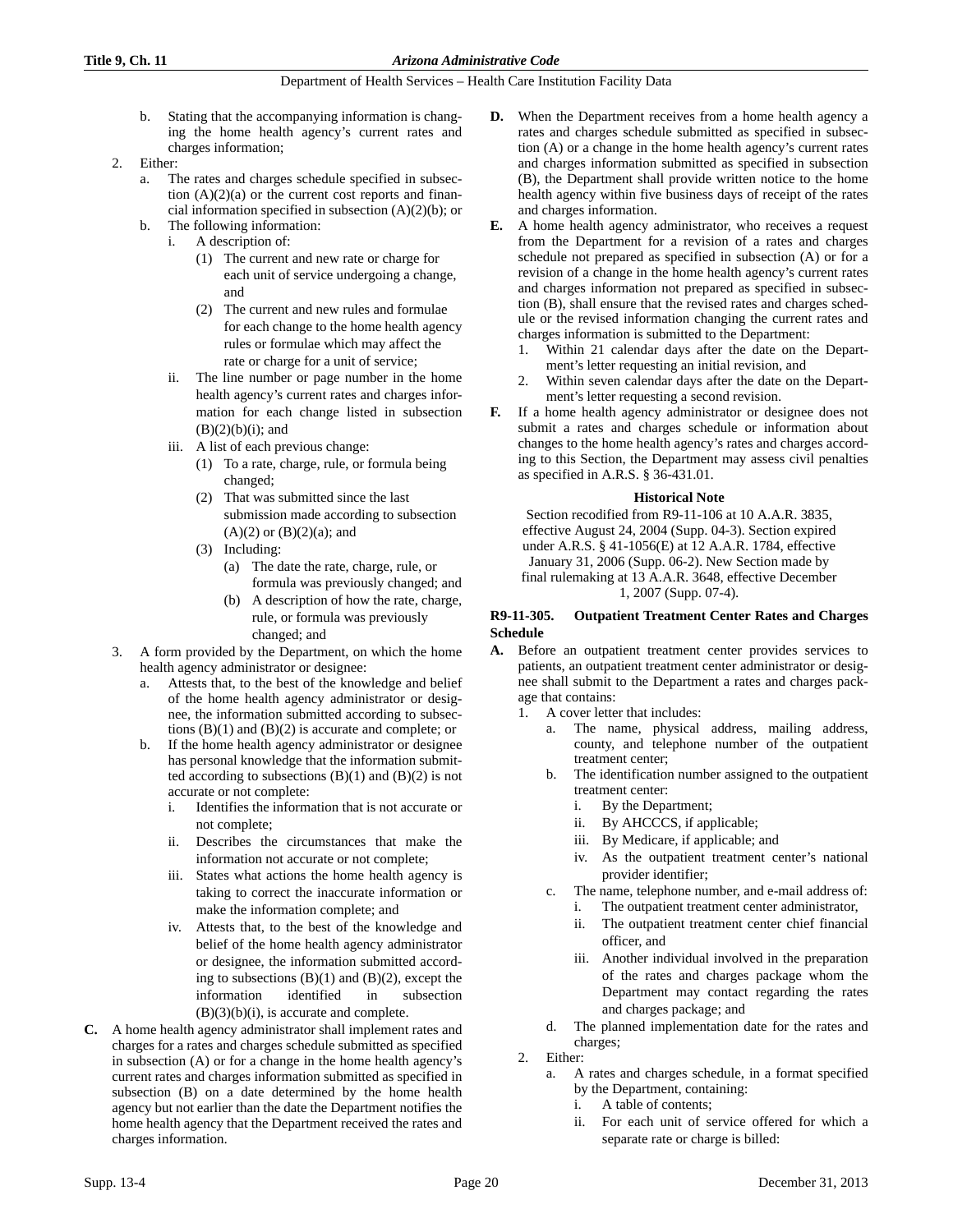- (1) The unit of service code,
- (2) A description of the unit of service, and
- (3) The rate or charge for the unit of service; and
- iii. A copy of any outpatient treatment center rules or formulae which may affect the rate or charge for a unit of service; or
- b. Current cost reports and financial information that the outpatient treatment center files for other government reporting purposes if the current cost reports and financial information submitted to the Department contain the information required in subsections  $(A)(2)(a)(ii)$  and  $(A)(2)(a)(iii)$ ; and
- 3. A form provided by the Department, on which the outpatient treatment center administrator or designee:
	- Attests that, to the best of the knowledge and belief of the outpatient treatment center administrator or designee, the information submitted according to subsections  $(A)(1)$  and  $(A)(2)$  is accurate and complete; or
	- b. If the outpatient treatment center administrator or designee has personal knowledge that the information submitted according to subsections (A)(1) and (A)(2) is not accurate or not complete:
		- i. Identifies the information that is not accurate or not complete;
		- ii. Describes the circumstances that make the information not accurate or not complete;
		- iii. States what actions the outpatient treatment center is taking to correct the inaccurate information or make the information complete; and
		- iv. Attests that, to the best of the knowledge and belief of the outpatient treatment center administrator or designee, the information submitted according to subsections  $(A)(1)$  and  $(A)(2)$ , except the information identified in subsection  $(A)(3)(b)(i)$ , is accurate and complete.
- **B.** To change an outpatient treatment center's current rates and charges information, an outpatient treatment center administrator or designee shall submit to the Department:
	- 1. A cover letter:
		- a. Containing the information specified in subsection  $(A)(1)$ , and
		- b. Stating that the accompanying information is changing the outpatient treatment center's current rates and charges information;
	- 2. Either:
		- a. The rates and charges schedule specified in subsection  $(A)(2)(a)$  or the current cost reports and financial information specified in subsection  $(A)(2)(b)$ ; or
		- b. The following information:
			- i. A description of:
				- (1) The current and new rate or charge for each unit of service undergoing a change, and
				- (2) The current and new rules and formulae for each change to the outpatient treatment center rules or formulae which may affect the rate or charge for a unit of service;
				- ii. The line number or page number in the outpatient treatment center's current rates and charges information for each change listed in subsection  $(B)(2)(b)(i)$ ; and
- iii. A list of each previous change:
	- (1) To a rate, charge, rule, or formula being changed;
	- (2) That was submitted since the last submission made according to subsection  $(A)(2)$  or  $(B)(2)(a)$ ; and
	- (3) Including:
		- (a) The date the rate, charge, rule, or formula was previously changed; and
		- (b) A description of how the rate, charge, rule, or formula was previously changed; and
- 3. A form provided by the Department, on which the outpatient treatment center administrator or designee:
	- a. Attests that, to the best of the knowledge and belief of the outpatient treatment center administrator or designee, the information submitted according to subsections  $(B)(1)$  and  $(B)(2)$  is accurate and complete; or
	- b. If the outpatient treatment center administrator or designee has personal knowledge that the information submitted according to subsections (B)(1) and (B)(2) is not accurate or not complete:
		- i. Identifies the information that is not accurate or not complete;
		- ii. Describes the circumstances that make the information not accurate or not complete;
		- iii. States what actions the outpatient treatment center is taking to correct the inaccurate information or make the information complete; and
		- iv. Attests that, to the best of the knowledge and belief of the outpatient treatment center administrator or designee, the information submitted according to subsections  $(B)(1)$  and  $(B)(2)$ , except the information identified in subsection  $(B)(3)(b)(i)$ , is accurate and complete.
- **C.** An outpatient treatment center administrator shall implement rates and charges for a rates and charges schedule submitted as specified in subsection (A) or for a change in the outpatient treatment center's current rates and charges information submitted as specified in subsection (B) on a date determined by the outpatient treatment center but not earlier than the date the Department notifies the outpatient treatment center that the Department received the rates and charges information.
- **D.** When the Department receives from an outpatient treatment center a rates and charges schedule submitted as specified in subsection (A) or a change in the outpatient treatment center's rates and charges information submitted as specified in subsection (B), the Department shall provide written notice to the outpatient treatment center within five business days of receipt of the rates and charges information.
- **E.** An outpatient treatment center administrator, who receives a request from the Department for a revision of a rates and charges schedule not prepared as specified in subsection (A) or for a revision of a change in the outpatient treatment center's current rates and charges information not prepared as specified in subsection (B), shall ensure that the revised rates and charges schedule or the revised information changing the current rates and charges information is submitted to the Department:
	- 1. Within 21 calendar days after the date on the Department's letter requesting an initial revision, and
	- 2. Within seven calendar days after the date on the Department's letter requesting a second revision.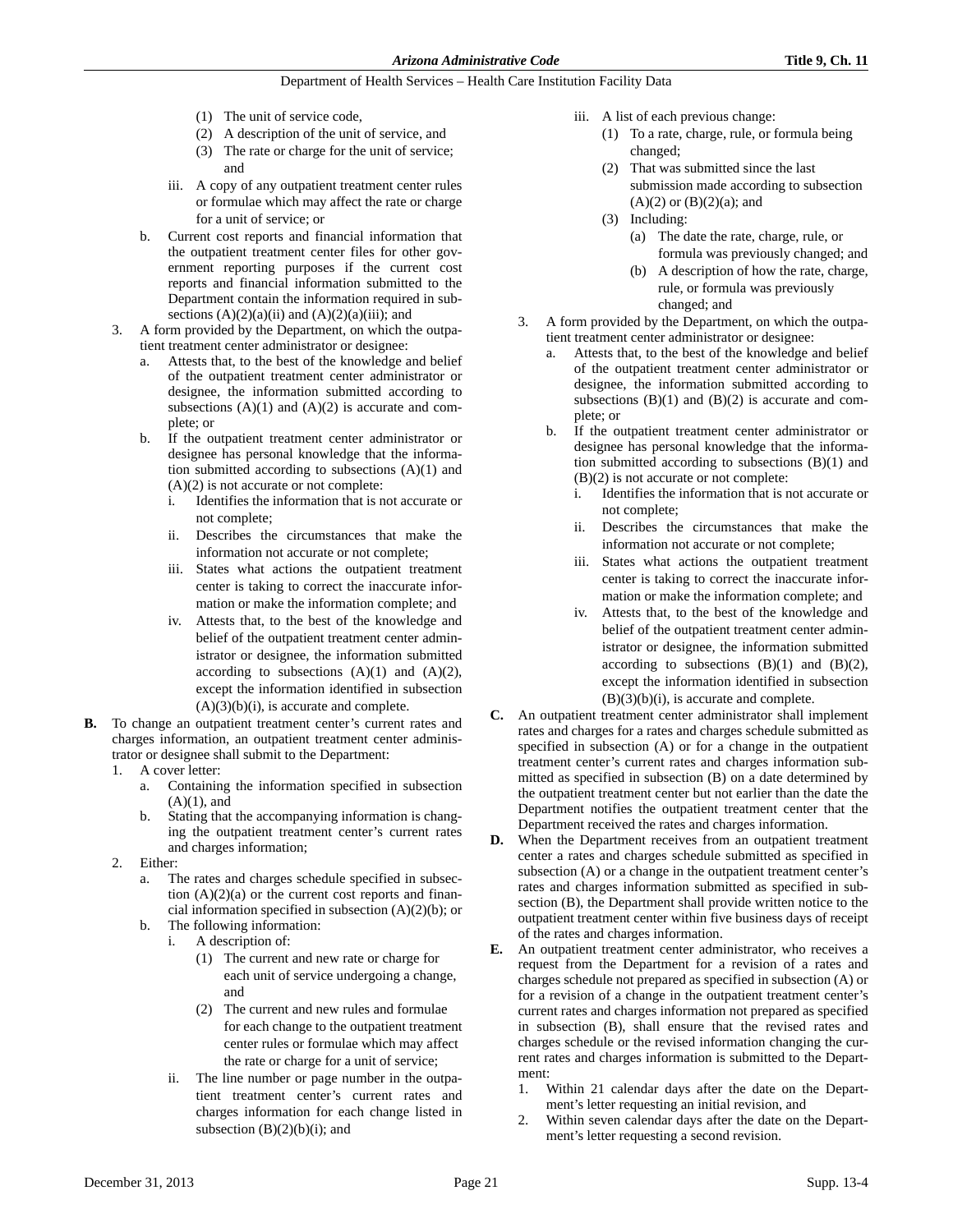**F.** If an outpatient treatment center administrator or designee does not submit a rates and charges schedule or information about changes to the outpatient treatment center's rates and charges according to this Section, the Department may assess civil penalties as specified in A.R.S. § 36-431.01.

#### **Historical Note**

Section recodified from R9-11-107 at 10 A.A.R. 3835, effective August 24, 2004 (Supp. 04-3). Section repealed; new Section made by final rulemaking at 13 A.A.R. 3648, effective December 1, 2007 (Supp. 07-4).

#### **R9-11-306. Expired**

#### **Historical Note**

Section recodified from R9-11-108 at 10 A.A.R. 3835, effective August 24, 2004 (Supp. 04-3). Section expired under A.R.S. § 41-1056(E) at 12 A.A.R. 1784, effective January 31, 2006 (Supp. 06-2).

#### **R9-11-307. Expired**

#### **Historical Note**

Section recodified from R9-11-109 at 10 A.A.R. 3835, effective August 24, 2004 (Supp. 04-3). Section expired under A.R.S. § 41-1056(E) at 12 A.A.R. 1784, effective January 31, 2006 (Supp. 06-2).

## **ARTICLE 4. HOSPITAL INPATIENT DISCHARGE REPORTING**

*Article 4, consisting of R9-11-401 and R9-11-402, made by final rulemaking at 9 A.A.R. 2105, effective June 3, 2003 (Supp. 03-2).*

#### **R9-11-401. Definitions**

In this Article, unless otherwise specified:

- 1. "Admitting diagnosis" means the reason an individual is admitted to a hospital.
- 2. "DRG" means Diagnosis Related Group, a type of prospective payment system used in billing for inpatient episodes of care.
- 3. "HIPPS" means the Health Insurance Prospective Payment System, a type of prospective payment system used by specific health care institutions, such as rehabilitation hospitals, for billing for services provided by the health care institutions.
- 4. "Inpatient discharge report" means a document that meets the requirements of A.R.S. § 36-125.05 and contains the information required in R9-11-402.
- 5. "Length of stay" means the total number of calendar days for a specific episode of care, from the date of admission to the date of discharge.

#### **Historical Note**

New Section made by final rulemaking at 9 A.A.R. 2105, effective June 3, 2003 (Supp. 03-2). Former R9-11-401 recodified to R9-11-501; new R9-11-401 recodified from R9-11-301 at 10 A.A.R. 3835, effective August 24, 2004 (Supp. 04-3). Amended by final rulemaking at 13 A.A.R. 3648, effective December 1, 2007 (Supp. 07-4).

#### **R9-11-402. Reporting Requirements**

- **A.** A hospital administrator shall ensure that the following information, in a format specified by the Department, is submitted to the Department with the inpatient discharge report required in subsection (C):
	- 1. The name of the hospital;
	- 2. The hospital's Arizona facility ID and national provider identifier;
- 3. The name, mailing address, telephone number, and e-mail address of the individual at the hospital whom the Department may contact about the inpatient discharge report;
- If the entity submitting the inpatient discharge report to the Department is different from the hospital:
	- a. The name of the entity submitting the inpatient discharge report to the Department; and
	- b. The name, mailing address, telephone number, and e-mail address of the individual at the entity specified in subsection  $(A)(4)(a)$  who prepared the inpatient discharge report;
- 5. The reporting period; and
- The name of the electronic file containing the inpatient discharge report specified in subsection (C).
- **B.** A hospital administrator or designee shall on a form provided by the Department:
	- 1. Attest that, to the best of the knowledge and belief of the hospital administrator or designee, the information submitted according to subsection (C) is accurate and complete; or
	- 2. If the hospital administrator or designee has personal knowledge that the information submitted according to subsection (C) is not accurate or not complete:
		- a. Identify the information that is not accurate or not complete;
		- b. Describe the circumstances that make the information not accurate or not complete;
		- c. State what actions the hospital is taking to correct the inaccurate information or make the information complete; and
		- d. Attest that, to the best of the knowledge and belief of the hospital administrator or designee, the information submitted according to subsection (C), except the information identified in subsection  $(B)(2)(a)$ , is accurate and complete.
- **C.** A hospital administrator shall ensure that an inpatient discharge report:
	- 1. Is prepared and named in a format specified by the Department;
	- 2. Uses codes and a coding format specified by the Department for data items specified in subsection (C)(3) that require codes; and
	- 3. Contains the following information for each inpatient discharge that occurred during the reporting period specified in subsection (A)(5):
		- a. The Arizona facility ID and national provider identifier for the hospital;
		- b. A code indicating that the information submitted about the patient is for an inpatient episode of care;
		- c. The patient's medical record number;
		- d. The patient's control number;
		- e. The patient's name;
		- f. The patient's mailing address;
		- g. If the patient is not a resident of the United States, a code indicating the country in which the patient resides;
		- h. A code indicating that the patient is homeless, if applicable;
		- i. The patient's date of birth and last four digits of the patient's Social Security number;
		- j. Codes indicating the patient's gender, race, ethnicity, and marital status;
		- k. The date and a code indicating the hour the patient was admitted to the hospital;
		- l. A code indicating the priority of visit;
		- m. A code indicating the referral source;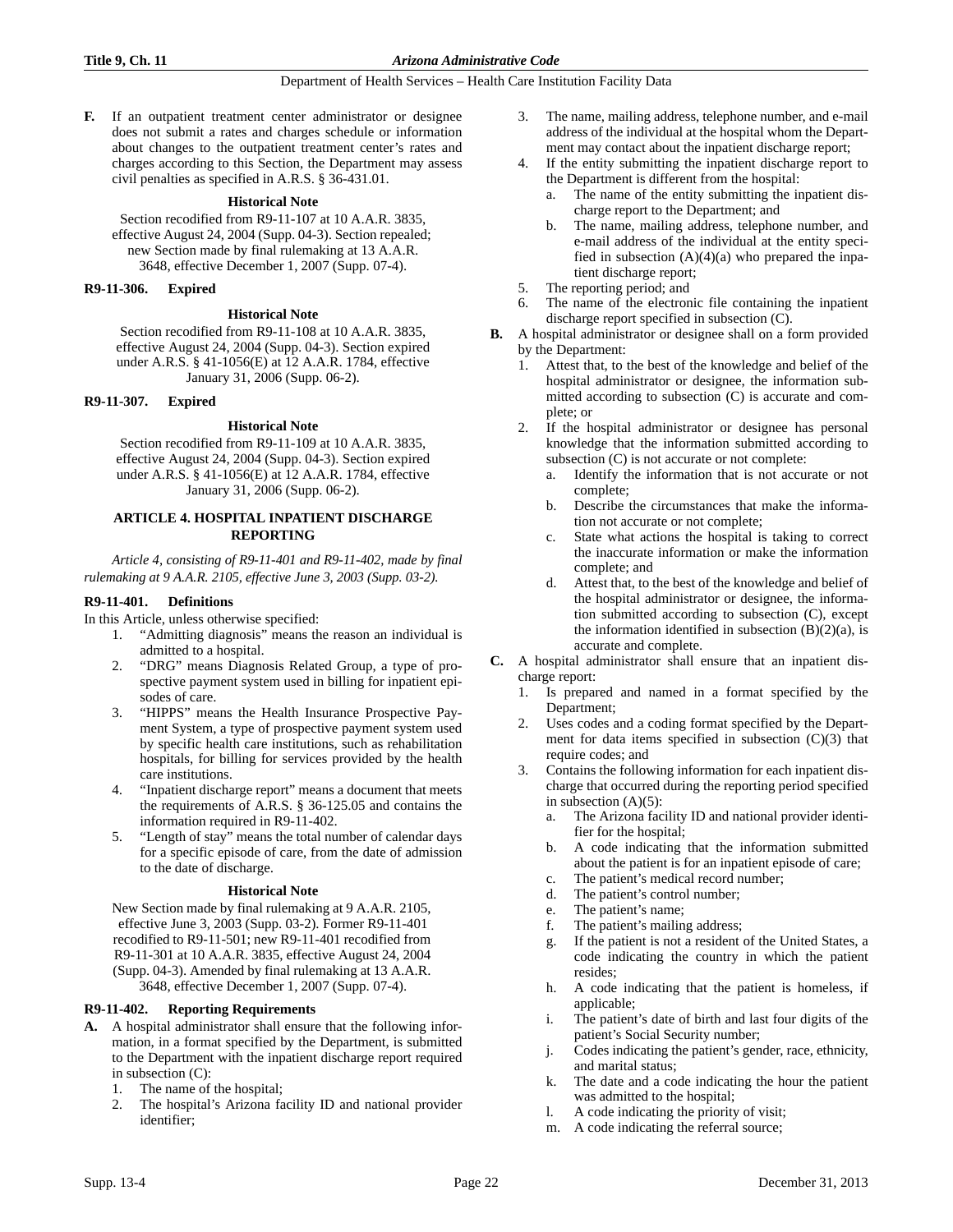- n. The date and a code indicating the hour the patient was discharged from the hospital;
- o. A code indicating the patient's discharge status;
- p. If the patient is a newborn, the patient's birth weight in grams;
- q. Whether the patient has a DNR known to the hospital;
- r. The date the bill for hospital services was created;
- s. The total charges billed for the episode of care;
- t. A code indicating the expected payer source;
- u. For each unit of service billed for the episode of care, the:
	- i. Revenue code;
	- ii. Charge billed; and
	- iii. HIPPS code, if applicable;
- v. The DRG code for the episode of care;
- w. The code designating the version of the set of International Classification of Diseases codes used to prepare the bill for the episode of care;
- x. The International Classification of Diseases codes for the patient's admitting, principal, and secondary diagnoses;
- y. If applicable, the E-codes associated with the episode of care;
- z. If applicable, the state in which an accident leading to the episode of care occurred;
- aa. If applicable, the date of the onset of symptoms leading to the episode of care;
- bb. If a procedure was performed during the episode of care:
	- i. The International Classification of Diseases codes for the principal procedure and any other procedures performed during the episode of care, and
	- ii. The dates the principal procedure and any other procedures were performed;
- cc. The name, state license number, and, if applicable, national provider identifier of the patient's attending provider;
- dd. The code for the state licensing board that issued the license for the patient's attending provider;
- ee. The name, state license number, and, if applicable, national provider identifier of the medical practitioner who performed the patient's principal procedure, if applicable;
- ff. The code for the state licensing board that issued the license for the medical practitioner who performed the patient's principal procedure, if applicable;
- gg. The name, state license number, and, if applicable, national provider identifier of any other medical practitioner associated with the patient's episode of care; and
- hh. The code for the state licensing board that issued the license for each of the individuals specified in subsection  $(C)(3)(gg)$ .
- **D.** A hospital administrator shall ensure that the report specified in subsection (C), the information specified in subsection (A), and the attestation statement specified in subsection (B) are submitted to the Department twice each calendar year, according to the following schedule:
	- 1. For each inpatient discharge between January 1 and June 30, the reports, information, and attestation statement shall be submitted after June 30 and no later than August 15; and
- 2. For each inpatient discharge between July 1 and December 31, the reports, information, and attestation statement shall be submitted after December 31 and no later than February 15.
- **E.** A hospital administrator who receives a request from the Department for revision of a report not prepared according to subsections  $(A)$ ,  $(B)$ , and  $(C)$  shall ensure that the revised report is submitted to the Department:
	- 1. Within 21 calendar days after the date on the Department's letter requesting an initial revision, and
	- 2. Within seven calendar days after the date on the Department's letter requesting a second revision.
- **F.** If a hospital administrator or designee does not submit the report specified in subsection (C), the information specified in subsection (A), and the attestation statement specified in subsection (B) according to this Section, the Department may assess civil penalties as specified in A.R.S. § 36-126.

# **Historical Note**

New Section made by final rulemaking at 9 A.A.R. 2105, effective June 3, 2003 (Supp. 03-2). Former R9-11-402 recodified to R9-11-502; new R9-11-402 recodified from R9-11-302 at 10 A.A.R. 3835, effective August 24, 2004 (Supp. 04-3). Amended by final rulemaking at 13 A.A.R. 3648, effective December 1, 2007 (Supp. 07-4).

# **TABLE 1. Repealed**

# **Historical Note**

Table 1 recodified from Article 3 at 10 A.A.R. 3835, effective August 24, 2004 (Supp. 04-3). Table 1 repealed by final rulemaking at 13 A.A.R. 3648, effective December 1, 2007 (Supp. 07-4).

# **ARTICLE 5. EMERGENCY DEPARTMENT DISCHARGE REPORTING**

# **R9-11-501. Definitions**

In this Article, unless otherwise specified:

- 1. "CPT code" means a code from Current Procedural Terminology, a HCPCS coding system used primarily to identify medical services and procedures provided by medical practitioners.
- 2. "Emergency department discharge report" means a document that meets the requirements of A.R.S. § 36-125.05 and contains the information required in R9-11-502.
- 3. "HCPCS" means the Healthcare Common Procedure Coding System used by a hospital for billing for hospital services or commodities provided to an outpatient as defined in A.A.C. R9-10-201.

#### **Historical Note**

Section recodified from R9-11-401 at 10 A.A.R. 3835, effective August 24, 2004 (Supp. 04-3). Amended by final rulemaking at 13 A.A.R. 3648, effective December 1, 2007 (Supp. 07-4).

# **R9-11-502. Reporting Requirements**

- **A.** A hospital administrator shall ensure that the following information, in a format specified by the Department, is submitted to the Department as part of the emergency department discharge report required in subsection (C):
	- 1. The name of the hospital;
	- 2. The hospital's Arizona facility ID and national provider identifier;
	- 3. The name, mailing address, telephone number, and e-mail address of the individual at the hospital whom the Department may contact about the emergency department discharge report;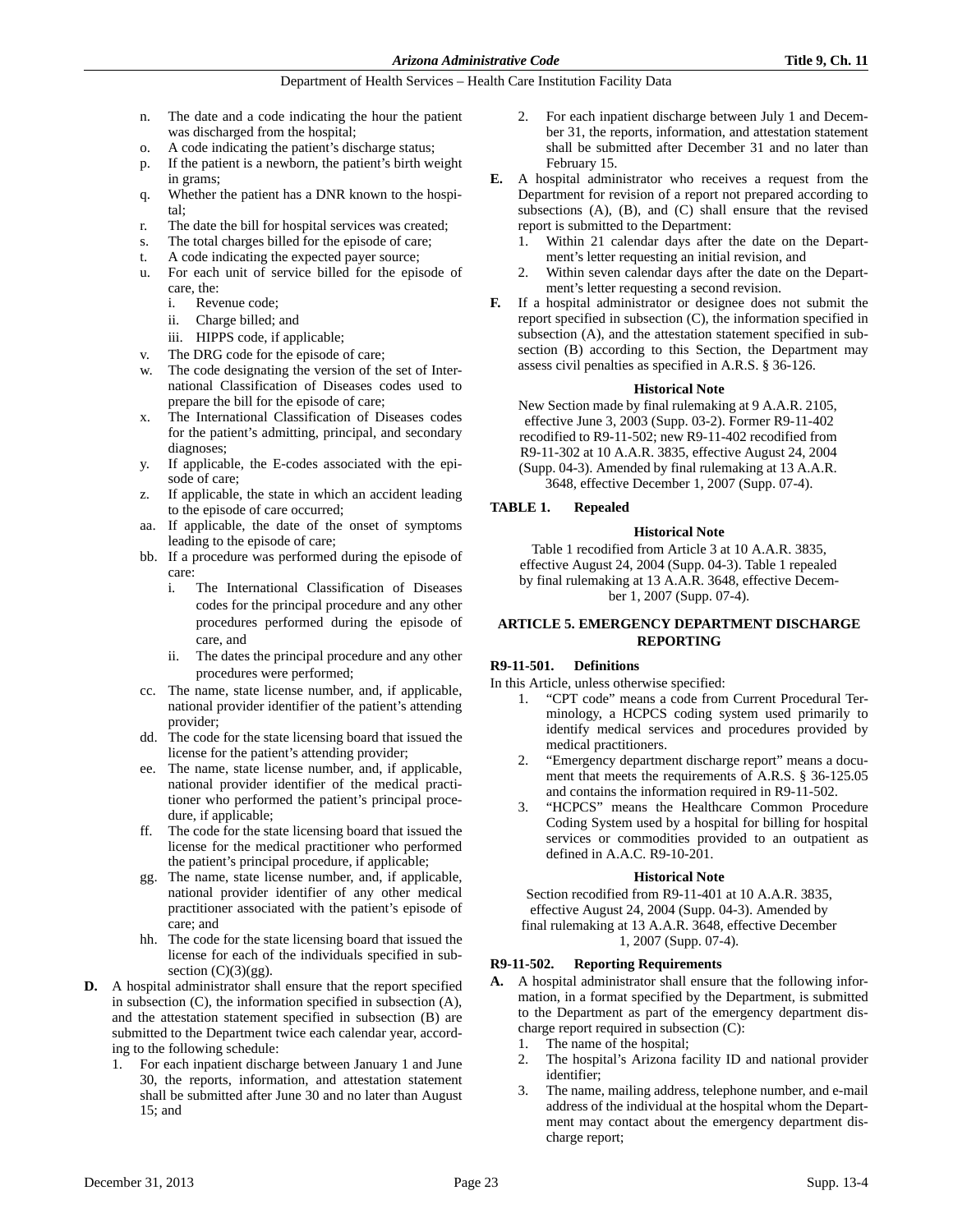- 4. If the entity submitting the emergency department discharge report to the Department is different from the hospital:
	- a. The name of the entity submitting the emergency department discharge report to the Department; and
	- b. The name, mailing address, telephone number, and e-mail address of the individual at the entity specified in subsection  $(A)(4)(a)$  who prepared the emergency department discharge report;
- 5. The reporting period; and
- 6. The name of the electronic file containing the emergency department discharge report specified in subsection (C).
- **B.** A hospital administrator or designee shall on a form provided by the Department:
	- 1. Attest that, to the best of the knowledge and belief of the hospital administrator or designee, the information submitted according to subsection (C) is accurate and complete; or
	- 2. If the hospital administrator or designee has personal knowledge that the information submitted according to subsection (C) is not accurate or not complete:
		- a. Identify the information that is not accurate or not complete;
		- b. Describe the circumstances that make the information not accurate or not complete;
		- c. State what actions the hospital is taking to correct the inaccurate information or make the information complete; and
		- d. Attest that, to the best of the knowledge and belief of the hospital administrator or designee, the information submitted according to subsection (C), except the information identified in subsection  $(B)(2)(a)$ , is accurate and complete.
- **C.** A hospital administrator shall ensure that an emergency department discharge report:
	- 1. Is prepared and named in a format specified by the Department;
	- 2. Uses codes and a coding format specified by the Department for data items specified in subsection (C)(3) that require codes; and
	- 3. Contains the following information for each emergency department discharge that occurred during the reporting period specified in subsection (A)(5):
		- a. The Arizona facility ID and national provider identifier for the hospital;
		- b. A code indicating that the information submitted about the patient is for an emergency department episode of care;
		- c. The patient's medical record number;
		- d. The patient's control number;
		- e. The patient's name;
		- f. The patient's mailing address;
		- g. If the patient is not a resident of the United States, a code indicating the country in which the patient resides;
		- h. A code indicating that the patient is homeless, if applicable;
		- i. The patient's date of birth and last four digits of the patient's Social Security number;
		- j. Codes indicating the patient's gender, race, ethnicity, and marital status;
		- k. The date and a code indicating the hour the episode of care began;
		- l. A code indicating the priority of visit;
		- m. A code indicating the referral source;
- n. The date and a code indicating the hour the patient was discharged from the emergency department;
- o. A code indicating the patient's discharge status;
- p. Whether the patient has a DNR known to the hospital;
- q. The date the patient's bill was created;
- r. The total charges billed for the episode of care;
- s. A code indicating the expected payer source;
- t. For each unit of service billed for the episode of care, the:
	- i. Revenue code;
	- ii. Charge billed; and
	- iii. HCPCS code, if applicable;
- u. The code designating the version of the set of International Classification of Diseases codes used to prepare the bill for the episode of care;
- v. The International Classification of Diseases code designating the reason for the patient initiating the episode of care;
- w. The International Classification of Diseases codes for the patient's principal and, if applicable, secondary diagnoses;
- x. If applicable, the E-codes associated with the episode of care;
- y. If applicable, the state in which an accident leading to the episode of care occurred;
- z. If applicable, the date of the onset of symptoms leading to the episode of care;
- aa. For each procedure performed during the episode of care:
	- i. The applicable International Classification of Diseases, HCPCS/CPT codes for the principal procedure and any other procedures performed during the episode of care; and
	- ii. The dates the principal procedure and any other procedures were performed;
- bb. The name, state license number, and, if applicable, national provider identifier of the patient's attending provider;
- cc. The code for the state licensing board that issued the license for the patient's attending provider;
- dd. The name, state license number, and, if applicable, national provider identifier of the medical practitioner who performed the patient's principal procedure, if applicable;
- ee. The code for the state licensing board that issued the license for the medical practitioner who performed the patient's principal procedure, if applicable;
- ff. The name, state license number, and, if applicable, national provider identifier of any other medical practitioner associated with the patient's episode of care; and
- gg. The code for the state licensing board that issued the license for each of the individuals specified in subsection  $(C)(3)$ (ff).
- **D.** A hospital administrator shall ensure that the report specified in subsection (C), the information specified in subsection (A), and the attestation statement specified in subsection (B) are submitted to the Department twice each calendar year, according to the following schedule:
	- 1. For each emergency department discharge between January 1 and June 30, the report, information, and attestation statement shall be submitted after June 30 and no later than August 15; and